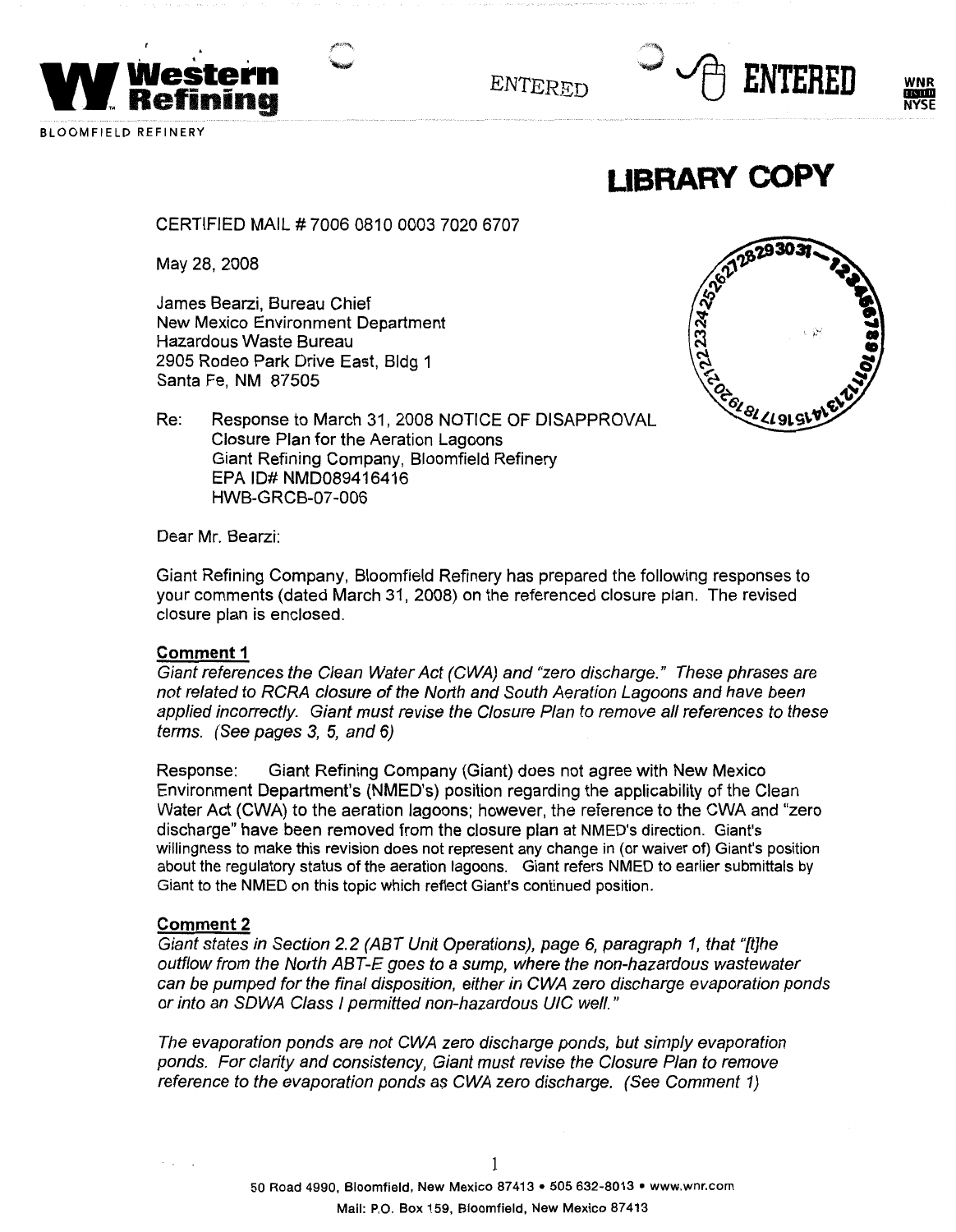Response: Similarly, to our response to Comment 1 above, Giant does not agree with NMED's characterization of the evaporation ponds; however, the reference to "CWA zero discharge" has been removed at NMED's direction. Giant's willingness to make this revision does not represent any change in (or waiver of) Giant's position about the regulatory status of the evaporation ponds. Giant refers NMED to earlier submittals by Giant to the NMED on this topic which reflect Giant's continued position.

### **Comment3**

 $\label{eq:2.1} \mathcal{L} = \mathcal{L} \mathcal{L} = \mathcal{L} \mathcal{L} \mathcal{L}$ 

Giant must revise Section 2.2 (ABT Unit Operations) to state where, within the wastewater treatment system, the benzene strippers are located (i.e., before or after the API separator).

Response: Section 2.2 has been revised to describe the current configuration of the wastewater treatment components. The benzene strippers were added between the API separator and the South Aggressive Biological Treatment (ABT) unit. The strippers became operational on October 18, 2007.

### **Comment 4**

Section 3.1 (Contingency Plan) discusses the use of the surge tank to hold wastewater in the event of a major failure. This Section must be revised to address how the surge tank will be cleaned and how residual sludge, potentially F037 and F038 listed waste, will be handled once the wastewater in the surge tank is removed. In addition, this Section must be revised to state that the wastewater from the surge tank will be routed through the wastewater treatment system upstream of the API separator.

Response: Giant wishes to clarify that Section 3.1 (Contingency Plan) discusses the actions to be taken in response to a failure of the benzene strippers, not up-stream components (e.g., the API separator). Any wastewater that is directed to the surge tank when the strippers are not operational will be removed from the tank as soon as the strippers are once again operational. As directed by NMED, the wastewater removed from the surge tank will be routed through the wastewater treatment system upstream of the API separator. The closure plan has been revised to reflect this process.

It is unlikely that F037 or F038 listed waste will accumulate in the surge tank, which will only be used when the strippers are not operational. However, to address the NMED's comment, Section 3.1 has been revised to include inspections of the surge tank that will be conducted once the fluids have been removed from the tank and run back through the API separator and strippers. If any F037 or F038 listed waste is identified in the surge tank, then the material will be physically removed via the tank manway and sent off-site for disposal in accordance with all applicable Hazardous Waste regulations.

### **Comment 5**

In Section 4. 1 (Closure Procedures), Giant states on page 9, paragraph 3 that, "[a]fter completion of the modified closure of the South ABT unit, the aggressive biological treatment system in the South ABT unit will become operational and the wastewater will be routed from the API separator/benzene stripper system back to the South ABT unit. Following appropriate aggressive biological treatment, the treated wastewater will then be routed from the South ABT unit directly for disposition via evaporation and/or UIC – permitted reinjection, bypassing the North ABT. After completion of the modified closure for the North ABT unit, it will be restored to service as an additional wastewater treatment unit."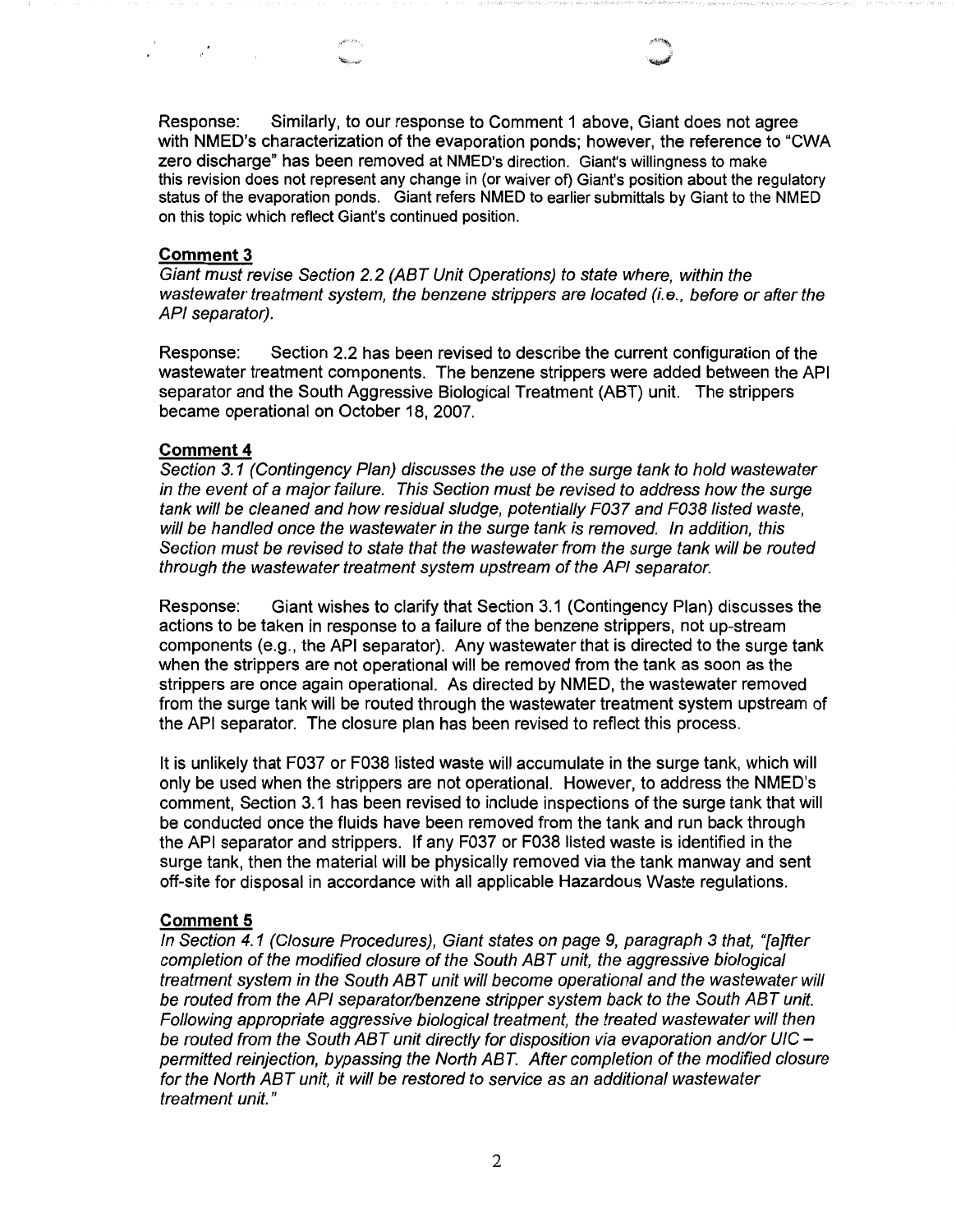The term "modified closure" is not defined in the Closure Plan. The actions proposed in the Closure Plan could be described as "partial closure" of the aeration lagoons, where each aeration lagoon is removed from service, the existing water and sludge is removed and the liner is cleaned, inspected, and, if necessary, repaired before being returned to service. Giant must revise the Closure Plan to either define the term "modified closure" or instead define and use the term "partial closure" to describe the activities involved in closing the aeration ponds above the liners.

Response: The term "modified closure" has been retained and this term is now defined as "the process where each lagoon is removed from service, the existing water and sludge is removed and the liner is cleaned, inspected, and, if necessary, repaired before being return to service."

### **Comment&**

In Section 4. 1 (Closure Procedures), page 9, paragraph 3 and 4, Giant makes the following statements, respectively "[f]ollowing appropriate aggressive biological treatment, the treated wastewater will then be routed from the South ABT unit directly for disposition via evaporation and/or  $U/C$  – permitted reinjection, bypassing the North ABT: and "[s]uch aeration shall continue at a minimum long enough to prevent F037 and F038 formation."

Giant must revise the Closure Plan to define "appropriate" aggressive biological treatment and define "what long enough is" to prevent the formation of F037 and F038 formation.

Response: The closure plan has been revised to clarify that the "appropriate" aggressive biological treatment will be conducted in accordance with 40 CFR §261.31(b)(2)(i). See the response to comment no. 7 below regarding the removal of the sentence, "Such aeration shall continue at a minimum long enough to prevent F037/F038 formation.

### **Comment 7**

In Section 4. 1 (Closure Procedures), page 9, paragraph 4, Giant states "[e]ach ABT unit will be decontaminated following the procedures discussed below. After the flow of decharacterized wastewater to an ABT unit is shut off as part of the closure process, aggressive aeration of the nonhazardous wastewater will continue. Such aeration shall continue at a minimum long enough to prevent F037 and F038 formation. After such residence time and aeration, and sufficient sampling to confirm the lack of benzene characteristic, this nonhazardous wastewater will be pumped to the evaporation units and/or UIC disposal well assuming confirmation of parameters appropriate for such nonhazardous wastewater disposition by injection."

Giant must revise the Closure Plan as follows: once the wastewater flow is routed on the North ABT unit, the remaining wastewater in the South ABT unit must be rerouted back through the Wastewater Treatment Unit system (WWTU) upstream of the AP/ separator, which will then enter the North ABT unit. This eliminates the need for sampling because the water will be treated through the WWTU system. This also removes the possibility of wastewater being potentially hazardous for benzene from entering the evaporation ponds and/or Underground Injection Control (UIC) wells for disposition.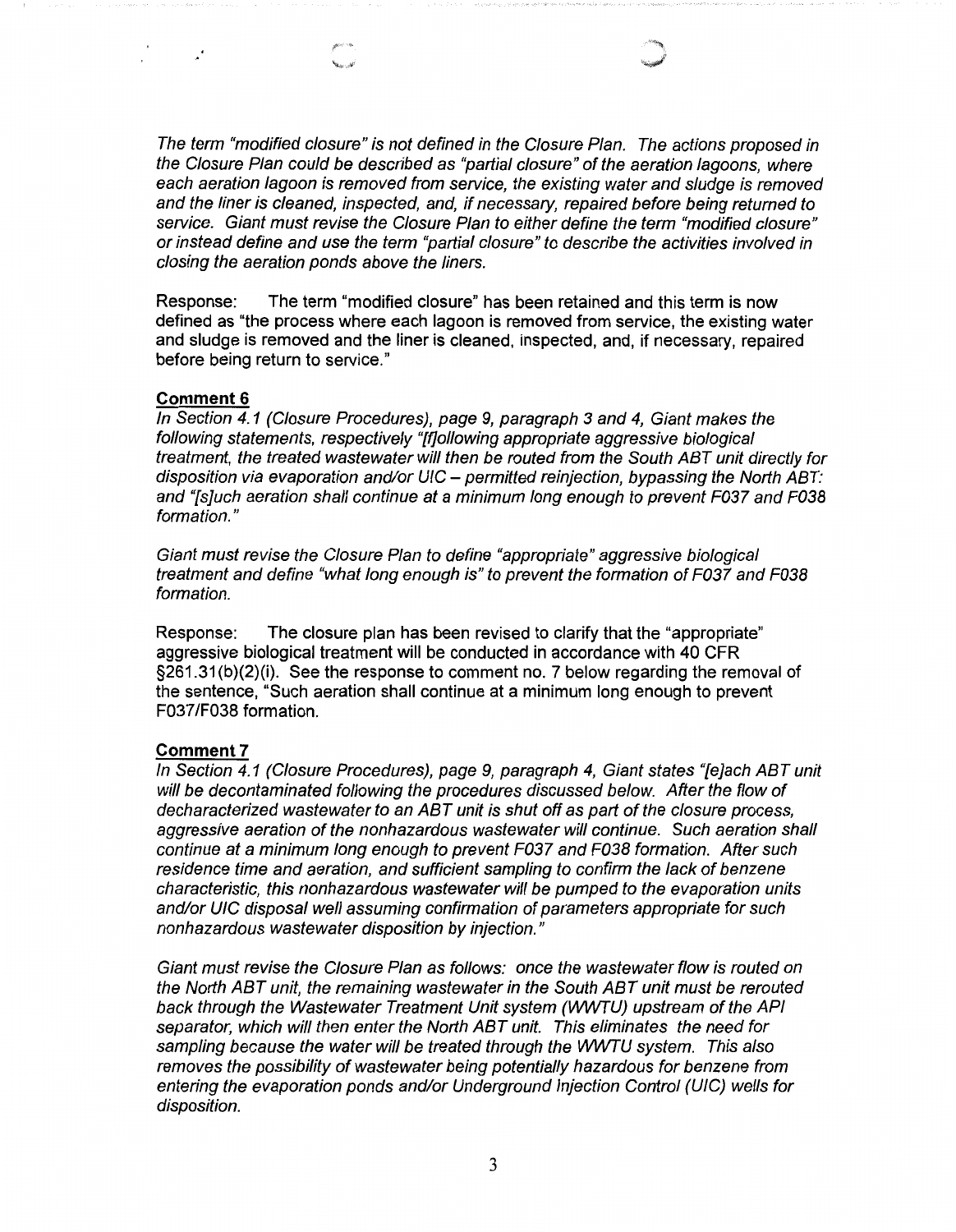Response: The closure plan has been revised to reflect the changes in the closure process as directed by the NMED. Once flow has been stopped to the South ABT Unit, the wastewater in the South ABT Unit will be pumped back to the WWTU upstream of the API separator.

### **Comment 8**

 $\label{eq:2} \frac{1}{\sqrt{2}}\int_{0}^{\infty}\frac{1}{\sqrt{2}}\left(\frac{1}{\sqrt{2}}\right)^{2}dx\leq\frac{1}{\sqrt{2}}\int_{0}^{\infty}\frac{1}{\sqrt{2}}\left(\frac{1}{\sqrt{2}}\right)^{2}dx.$ 

In Section 4. 1 (Closure Procedures), page 9, paragraph 5, Giant state "[t]he sludges (including some attendant watery solution entrained with the sludges) in the ABT unit above the liner will be sampled for hazardous characteristics. A representative number of samples will be collected sufficient to account for potentially variability. *If* the sludges do not exhibit any hazardous characteristics, they will be removed from the ABT units by a vacuum truck for appropriate disposal. Additional wastes not amenable to vacuum removal may be removed through careful shovel or other similar small-scale operations in such a manner as to assure protection of the 100-mil liner. The remaining materials [after vacuum and other removal operations have occurred] and the entire top liner will be powerwashed with water. This nonhazardous washwater will then be pumped to the evaporation units/UIC wells as appropriate for disposition." NMED has the following comments:

a. Giant must revise the Section to identify all analytical methods to be performed on the sludge samples to determine if the sludge is hazardous (this must include EPA Method 8260, EPA method 8270, metals, reactivity, ignitability, corrosivity, and toxicity),

Response: A specific list of analytical methods is not included in the closure plan because 40 CFR Part 261, Subpart C - Characteristics of Hazardous Waste provides for the use of more than a single analytical method to determine if a solid waste is a hazardous waste by "characteristic." The closure plan has been changed to clarify that the sludges will be sampled for hazardous characteristics in accordance with 40 CFR Part 261, Subpart C - Characteristics of Hazardous Waste.

b. Giant must revise this Section to define and describe what a representative number of samples are in terms of unit volume,

Response: The closure plan has been amended to reflect that a sample of the sludge will be collected for waste characterization at a minimum of one sample per each 10 cubic yards of sludge.

c. Giant must revise this Section to state that all washwater resulting from the top liner being powerwashed will be placed in the WWTU upstream of the API separator where it will be treated prior to discharge to the surface impoundment, evaporation ponds and *I* or U/C disposal well.

Response: The closure plan has been revised to reflect the requested change. The washwater from the power washing will be placed in the WWTU upstream of the API separator and this process will be the same regardless of the results of the waste characterization sampling.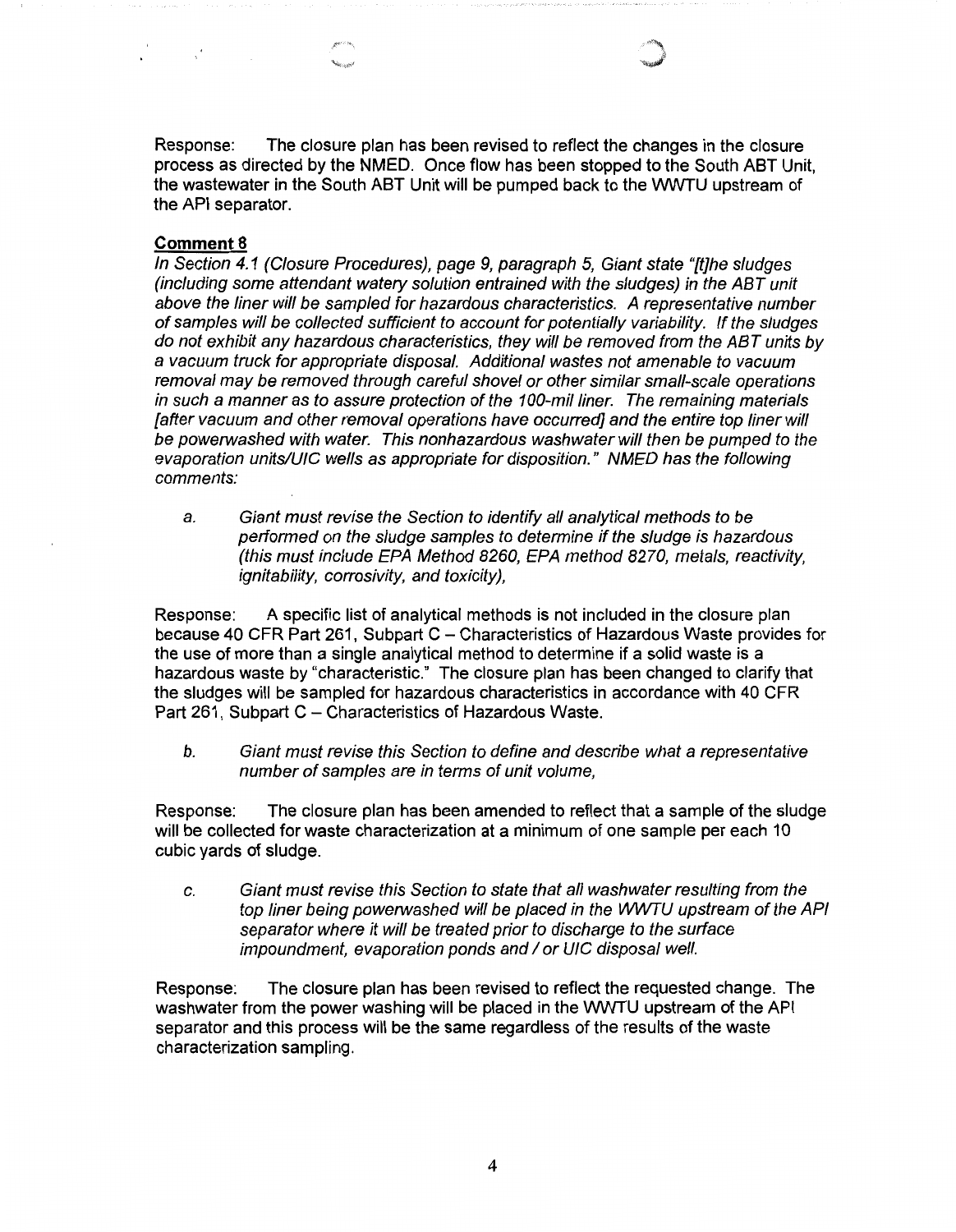### **Comment 9**

and the state of the

In Section 4.1 (Closure Procedures}, page 10, paragraph 1, Giant states "(i}f wastes removed from the ABT units exhibit one or more hazardous characteristics, the wastes will be removed and placed in appropriate RCRA tanks, containers for disposal offsite as hazardous waste. All of the equipment used will be appropriately decontaminated with any rinse waters being appropriately handled. In addition, the remaining materials (after vacuum and other removal operations have occurred) and the entire top liner then will be powerwashed with water. The liner/residue washwater will be collected in the impoundment and pumped back to the WWTU system for handling through the oil/water separator and benzene strippers, followed by aggressive biological treatment in the other ABT unit still in service. This procedure will be followed even if the washwaters do not exhibit a hazardous characteristic."

Giant must revise the Closure Plan to describe how the equipment will be decontaminated and identify how the rinse water will be "appropriately" handled.

Response: Additional detail regarding the cleaning of equipment that comes in contact with the sludge has been added to the closure plan. All affected equipment will be cleaned with a high pressure steam cleaner. The resulting rinse water will be collected and placed in the VVWTU upstream of the API separator.

### **Comment 10**

In Section 4.1 (Closure Procedures), page 10, paragraph 2, Giant discusses the inspection of the liners and states if damage to the top liner is present, then the underlying liner will be checked for damage and repaired as necessary.

Giant must revise the Closure Plan to describe how the underlying liner will be checked for damage. For example, will the top liner be removed, and if so, how will it be removed, and if not, what procedures will be utilized to check for damage of the underlying liner.

Response: The "RCRA" liners, which consist of an upper 100-mil liner and 60-mil lower liner, were placed over another 100-mil HPDE liner, which is then underlain by a composite liner with a French drain leachate collection system. No fluids have every accumulated in the lower French drain collection system, indicating that the lower (60 mil) RCRA liner is intact. If there is an indication of damage to the upper 100-mil RCRA liner, then the upper 100-mil liner will be removed over a large enough extent so that the lower 60-mil RCRA liner that can be inspected, and repaired, as necessary.

#### **Comment 11**

In Section 4.1 (Closure Procedures), page 10, paragraph 2, Giant states "{i]f the lowermost 100-mil liner is damaged, then the underlying environmental media (e.g., 6" layer of soil with 33% bentonite and native soils) will be investigated to determine if mobile non-aqueous phase liquid (NAPL) hydrocarbons are present immediately beneath the ponds. Only if mobile NAPL is present immediately beneath the ponds, which could migrate to groundwater, will remediation of the underlying environmental media be conducted to remove the mobile NAPL. Otherwise, any impacts to the underlying media should not present a threat to human health or the environment due to the fact that the multiple overlying liners will prevent any direct contact to or leaching of contaminants. "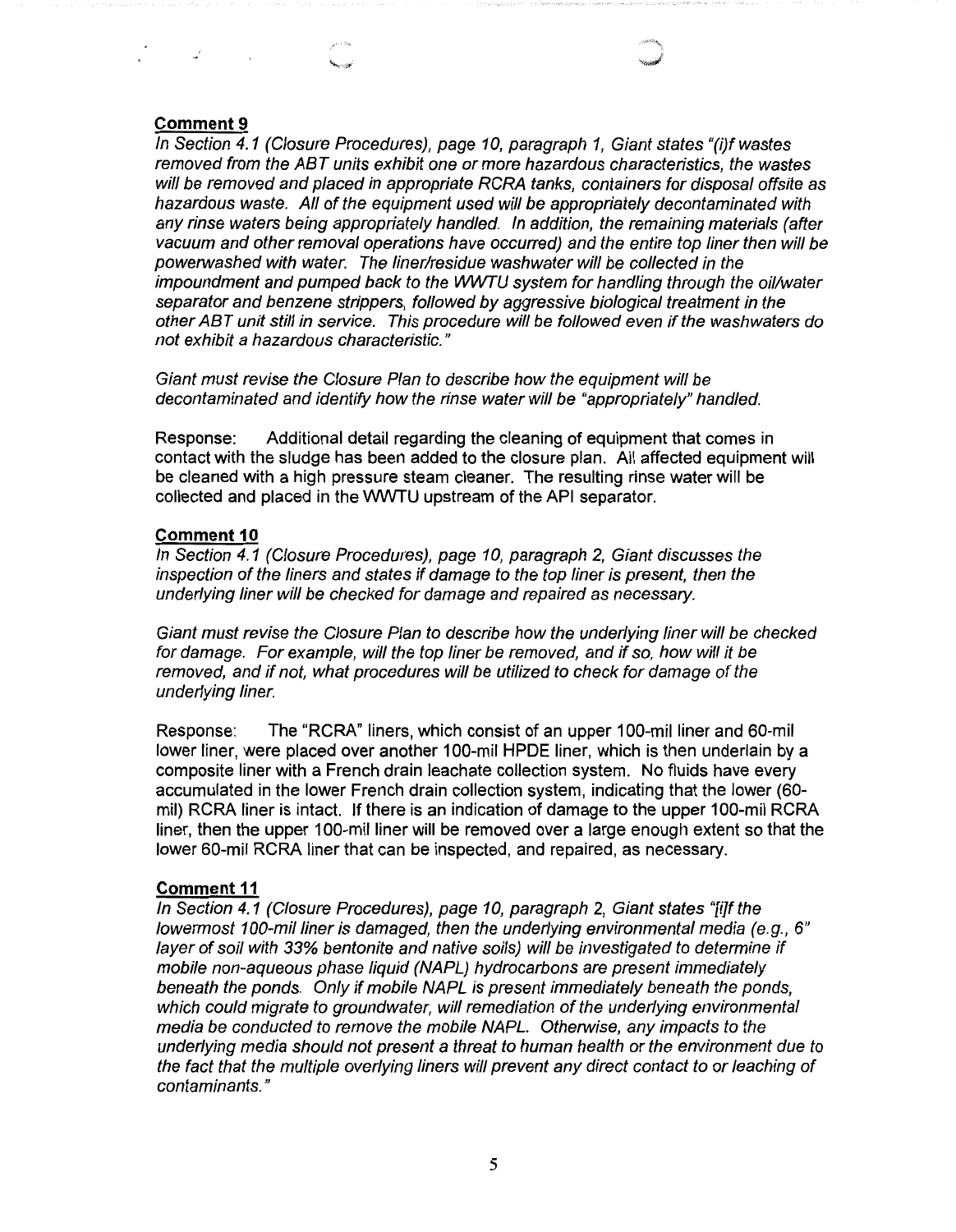If any contamination is discovered to the underlying environmental media beneath the ponds, (not just mobile NAPL) an investigation must be implemented to determine the best course of remedial action, if any. Giant must revise this Section to state that any contamination discovered beneath the evaporation ponds will be investigated and the extent defined.

Response: The closure plan was prepared pursuant to NMED's letter of June 1, 2007, which required that Giant "remove waste contained by the impoundment liners" and clean, inspect, and, as necessary, repair the impoundment liners. The letter further stated that a post-closure care permit would be required and that "The permit will require Giant to conduct short-term and long-term monitoring of soil and groundwater in the vicinity of the surface impoundment." There was no requirement for the closure plan to include an investigation of the nature and extent of any impacts beneath the ABT units. This directive is also in conflict with comment no. 5 above, which acknowledges the "partial closure" of the units and specifies the required activities, which do not include an investigation of the underlying environmental media.

### **Comment 12**

.:

.<br>Nasiri ilin

In Section 4.1 (Closure Procedures), page 10, paragraph 3, Giant sates "[a]fter all repairs are complete, the impacted leachate collection systems will be flushed with clean water. The collected flush water will be sampled. If it tests hazardous, it will be disposed of offsite and the flushing will be repeated. When the flush water tests non hazardous, then that first nonhazardous flush will be pumped back to the WWTU system for handling through the API separator and benzene strippers."

Giant must revise the Closure Plan to describe the components of the leachate collection system. Giant must also revise Section 4. 1 to state that all water used to flush the leachate collection system will be put back through the WWTU system upstream of the API separator. The only sampling necessary is to determine if the flush water from the leachate collection system is not hazardous. This Section must also be revised to state the analytical methods what will be used to analyze the flush water samples.

Response: The closure plan is amended to include a description of the leachate collection system, which includes a 60-mil lower liner, a geo-net leachate collection layer, and a leachate collection sump. The flush water will be put back through the WWTU system upstream of the API separator, as directed. Samples of the flush water will be collected and analyzed for hazardous characteristics using methods specified in 40 CFR Part 261, Subpart C - Characteristics of Hazardous Waste. Upon demonstration that the flush water is non-hazardous, flushing will be terminated and any remaining fluids that collect in the leachate collection system will be placed in the WWTU system upstream of the API separator.

### **Comment 13**

As a general rule, all washwater, rinse water, and flushwater generated during the closure process must be sent back through the WWTU system upstream of the AP/ Separator. This must be revised throughout the Closure Plan where not already addressed by these comments.

Response: The closure plan has been revised to require all washwater, rinse water, and flush water to be sent back through the WWTU system upstream of the API separator, as directed by the NMED.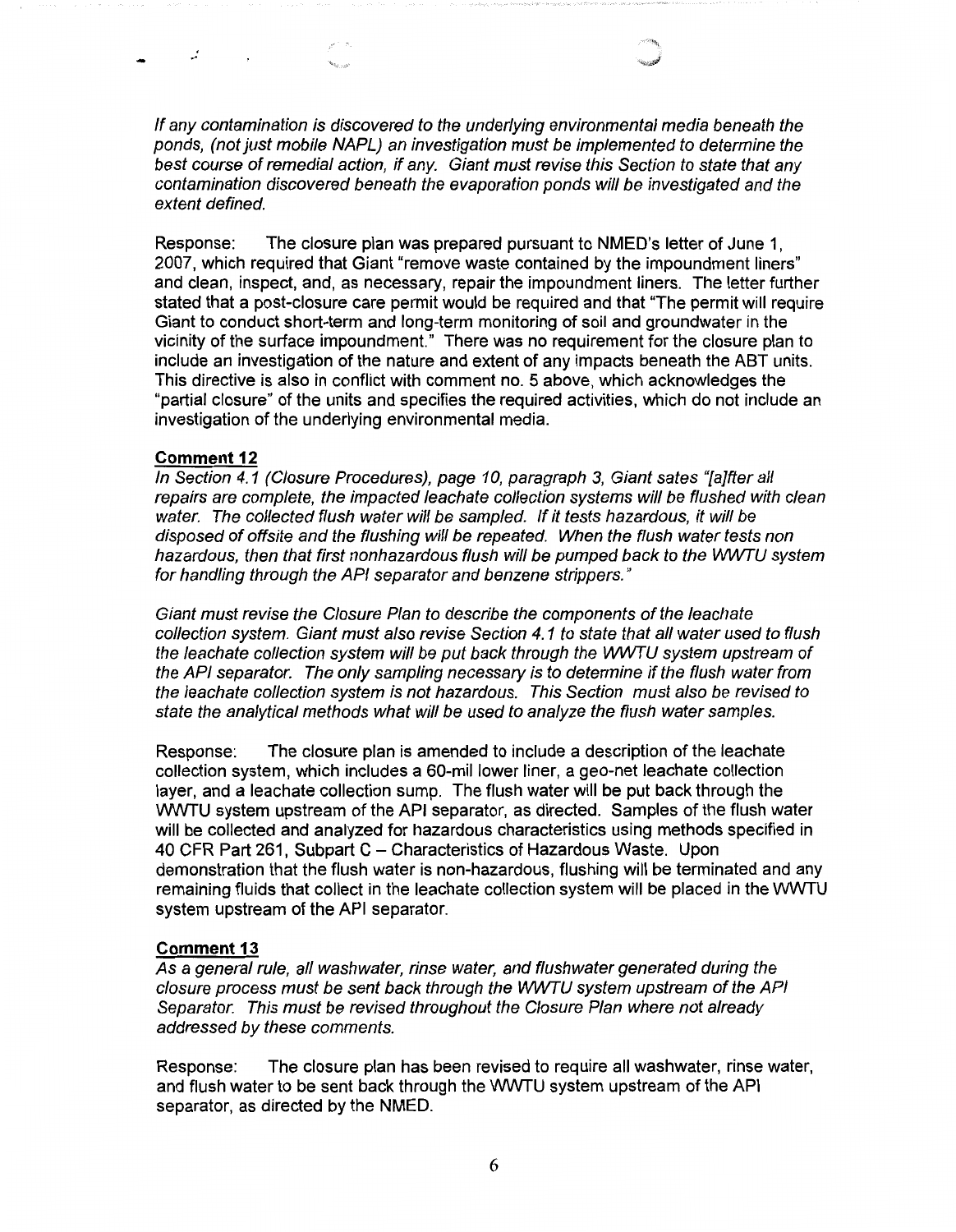### **Comment 14**

As part of the Closure Plan, Giant must include a section for the installation of four monitoring wells and propose the locations. A monitoring well must be located on the western side of the South Aeration Lagoon. Another well must be located at the northern tip of the North Aeration Lagoon and two wells must be installed on the upgradient side of the ponds, downgradient from the tank farm. A figure must be provided that depicts the proposed locations. Proposed well installation details such as the anticipated well depths and well construction must be included in the Revised Closure Plan.

Response: In NMED's letter dated June 1, 2007, which instructed Giant in the preparation of the closure plan and noted the requirement for a post-closure care permit, the NMED stated that, "The permit will require Giant to conduct short-term and long-term monitoring of soil and groundwater in the vicinity of the surface impoundment." Giant requests that installation of the ground water monitoring system be implemented pursuant to the post-closure care permit instead of the closure plan for the aeration lagoons.

If you have questions or would like to discuss the revised closure plan, please contact me at (505) 632-4171.

Sincerely,  $\downarrow$ 

Jàmes R. Schmaltz nvironmental Manager San Juan Refining Company Bloomfield Refinery

cc: Hope Monzeglio - NMED HWB Wayne Price - NMOCD - (w/encl.) Dave Cobrain - NMED HWB John Kieling - NMED HWB C. Frischkorn - NMED HWB Laurie King  $-$  EPA Region 6  $-$  (w/encl.) Allen Hains - Western Refining El Paso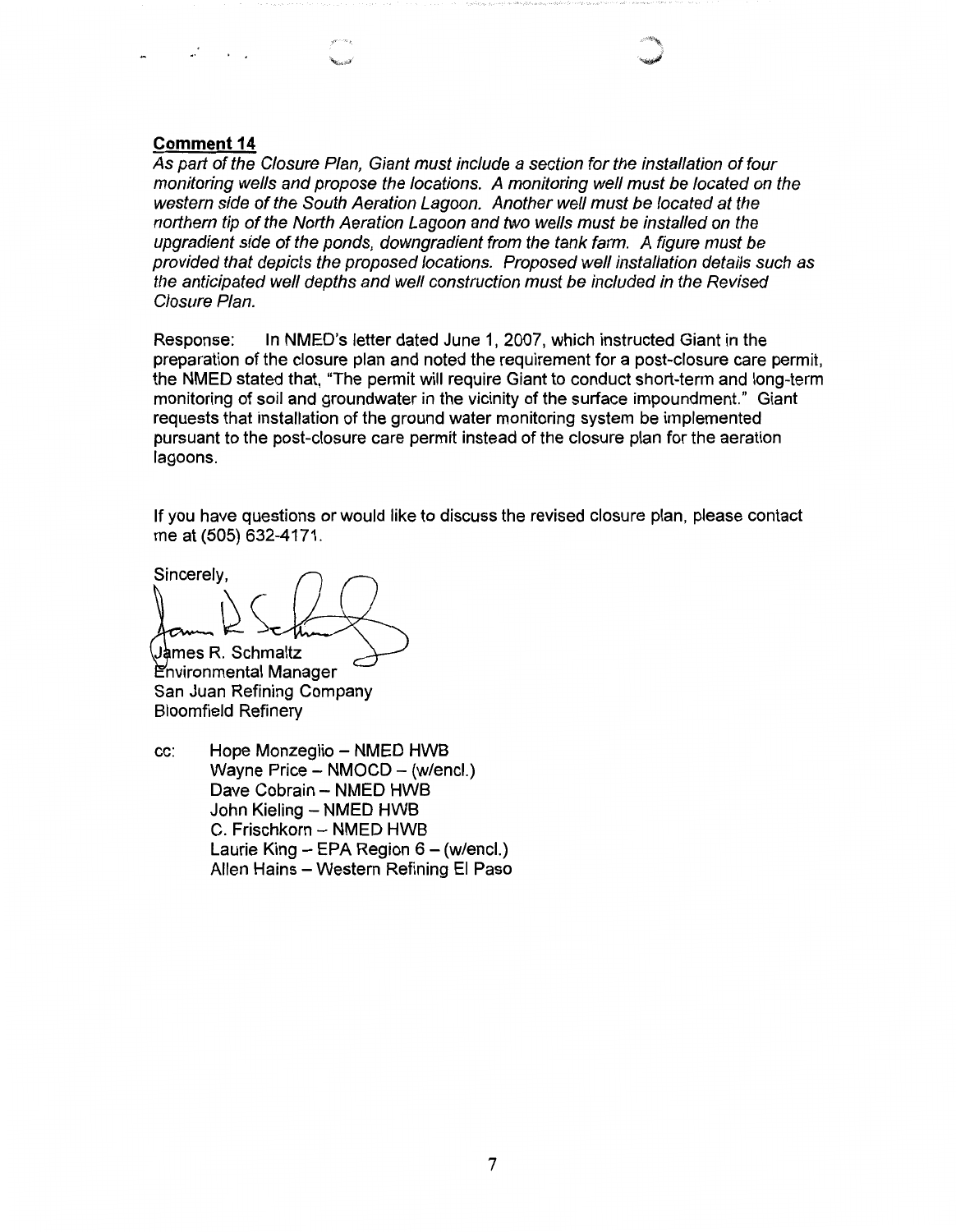ENTERED,

**CUBRARY COPY RF** 

404 Camp Craft Rd., Austin, TX 78746 Tel: (512) 347 7588 Fax: (512) 347 8243 Internet: www.rpsgroup.com/energy

## **Closure Plan North and South Aeration Lagoons Bloomfield Refinery**

### **Regulated Unit EPA ID# NMD089416416 HWB-GRCB-07-002**

,,,,.

-

-

- -98<br>-<br>-

- -

-

-

-2012<br>-<br>-2013<br>-2013 -<br>-<br>-<br>- **Giant Refining Company Bloomfield, New Mexico** 

**May 2008** 

nvironmental Manager

*Parmes R. Schmaltz*<br> *Privironmental Manager<br>
<i>Privironmental Manager*<br> *Scott T. Crouch, P.G.*<br>
Senior Consultant

Senior Consultant RPS JDC, Inc.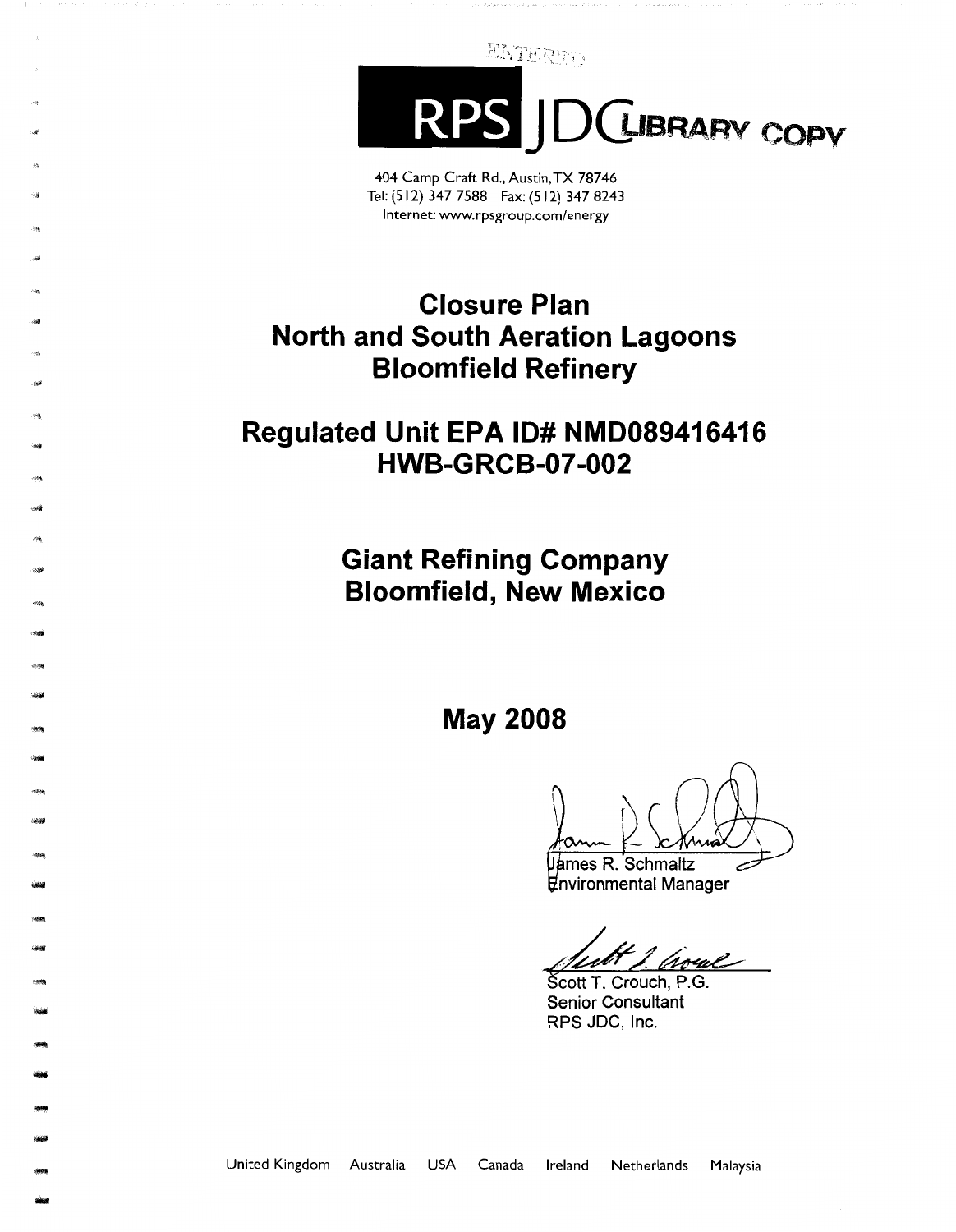

新科學

报酬  $\hat{v}$  is  $\hat{b}$ 

**SW199** 

## **Table of Contents**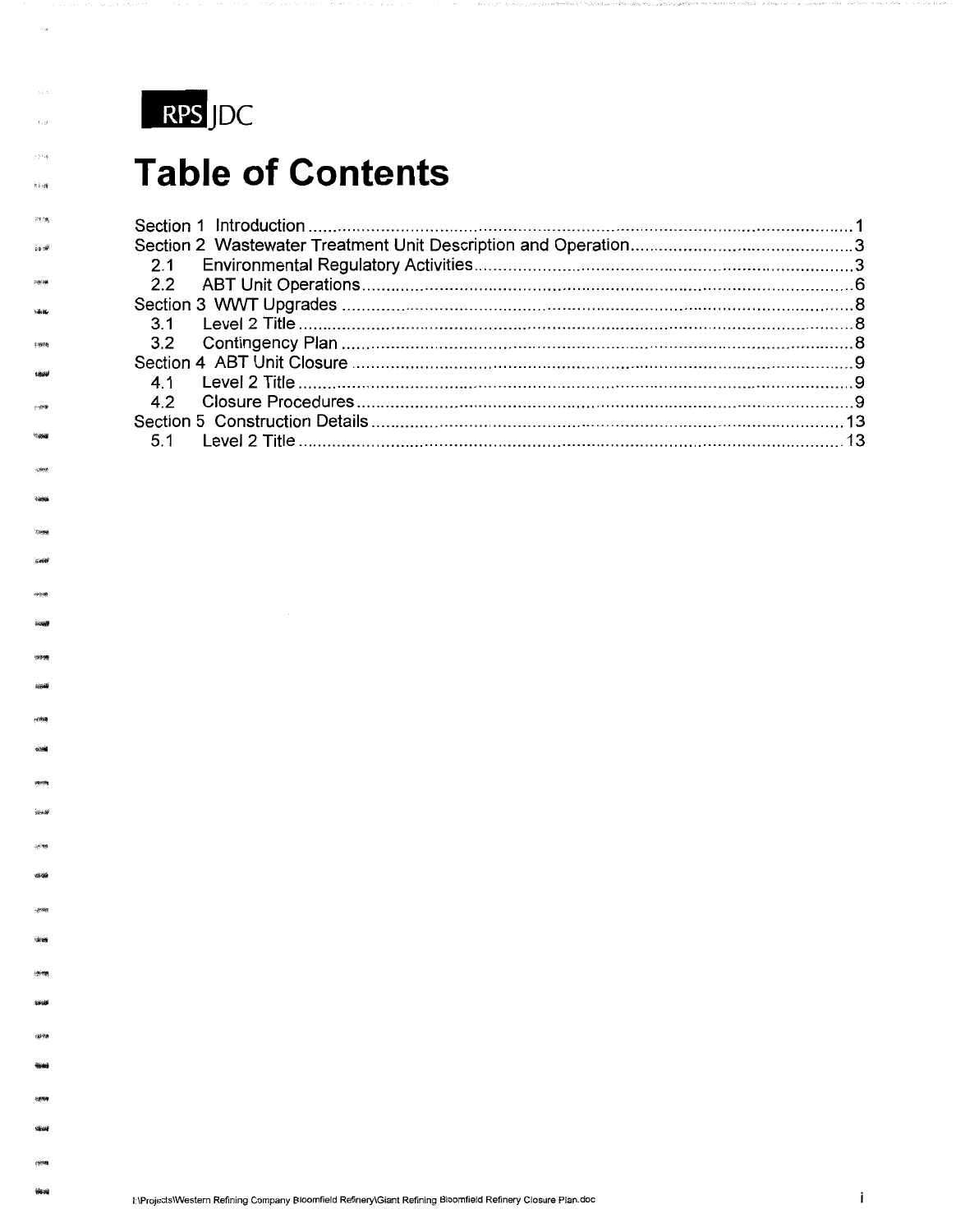# RPS JDC **Section 1 Introduction**

, ...

i dini**si** 

**Lights** 

chille<br>-<br>-<br>-

-<br>-<br>-<br>-<br>-

-<br>-<br>-<br>-<br>-<br>-

-16199)<br>-<br>-

54:59  $+8666$ 

122 (Ph<br>126 100

- -

-

ary<br>ikali

The Bloomfield Refinery is located immediately south of Bloomfield, New Mexico in San Juan County. The physical location address is #50 Road 4990, Bloomfield, New Mexico 87413. The Bloomfield Refinery is located on 285 acres (0.45 square miles). The site is located on a bluff approximately 100 feet above the south side of the San Juan River, a perennial river that flows to the west.

Bordering the facility is a combination of federal and private properties. Public property managed by the Bureau of Land Management lies to the south. The majority of undeveloped land in the vicinity of the facility is used extensively for oil and gas production and, in some instances, grazing. The town of Bloomfield is located to the north of the refinery, across the San Juan River. U.S. Highway 44 is located approximately one-half mile west of the facility. The topography of the site is generally flat with low-lying areas to the east of the process area.

The Bloomfield Refinery is a crude oil refinery currently owned by the San Juan Refining Company and operated by Giant Industries Arizona, Inc., which is a wholly owned subsidiary of Western Refining Company. The Bloomfield Refinery generally processes crude oil from the Four Corners area transported to the facility by pipeline or tanker truck and crude from West Texas transported by pipeline.

The Bloomfield Refinery has an approximate refining capacity of 18,000 barrels per day. Various process units are operated at the facility, including crude distillation, reforming, fluidized catalytic cracking, sulfur recovery, merox treater, catalytic polymerization and diesel hydrotreating. Current and past operations have produced gasoline, diesel fuels, jet fuels, kerosene, propane, butane, naphtha, residual fuel, fuel oils and LPG.

This Closure Plan addresses the "closure" of the North and South Aeration Lagoons. Monitoring data of the effluent from the API Separator, which discharges into the South Aeration Lagoon, has indicated that concentrations of benzene above the toxicity characteristic (TC) regulatory threshold of 0.5 milligrams per liter (mg/I) have entered the aeration lagoons. Western Refining does not desire to operate these lagoons as hazardous waste treatment units and thus the ponds will be cleaned out to remove all hazardous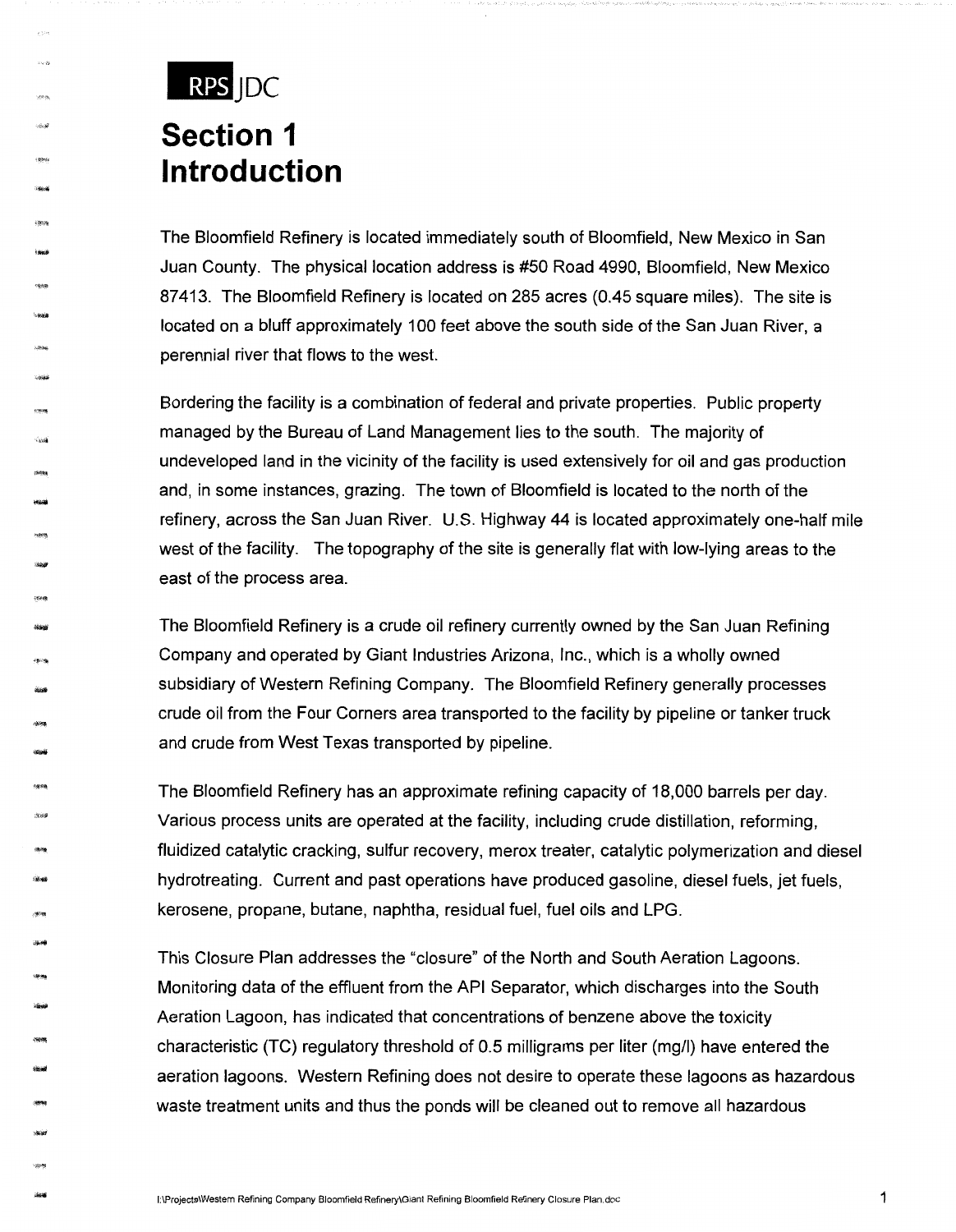

فافتقن

15000 58.88

,,..

-<br>-<br>-

------<br>2**-221** 

eren<del>y</del><br>Manub

-----<br>|-<br>|-1207

**Date** 

**waste, hazardous constituents, decomposition products, and leachate. Closure of the aeration lagoons will be conducted in accordance with an Enforceable Document (July 27, 2007 NMED Order). Additional pretreatment in the form of benzene strippers and a 10,000 barrel surge tank has been installed to ensure that wastewater with hazardous levels of benzene does not enter the aeration lagoons in the future.**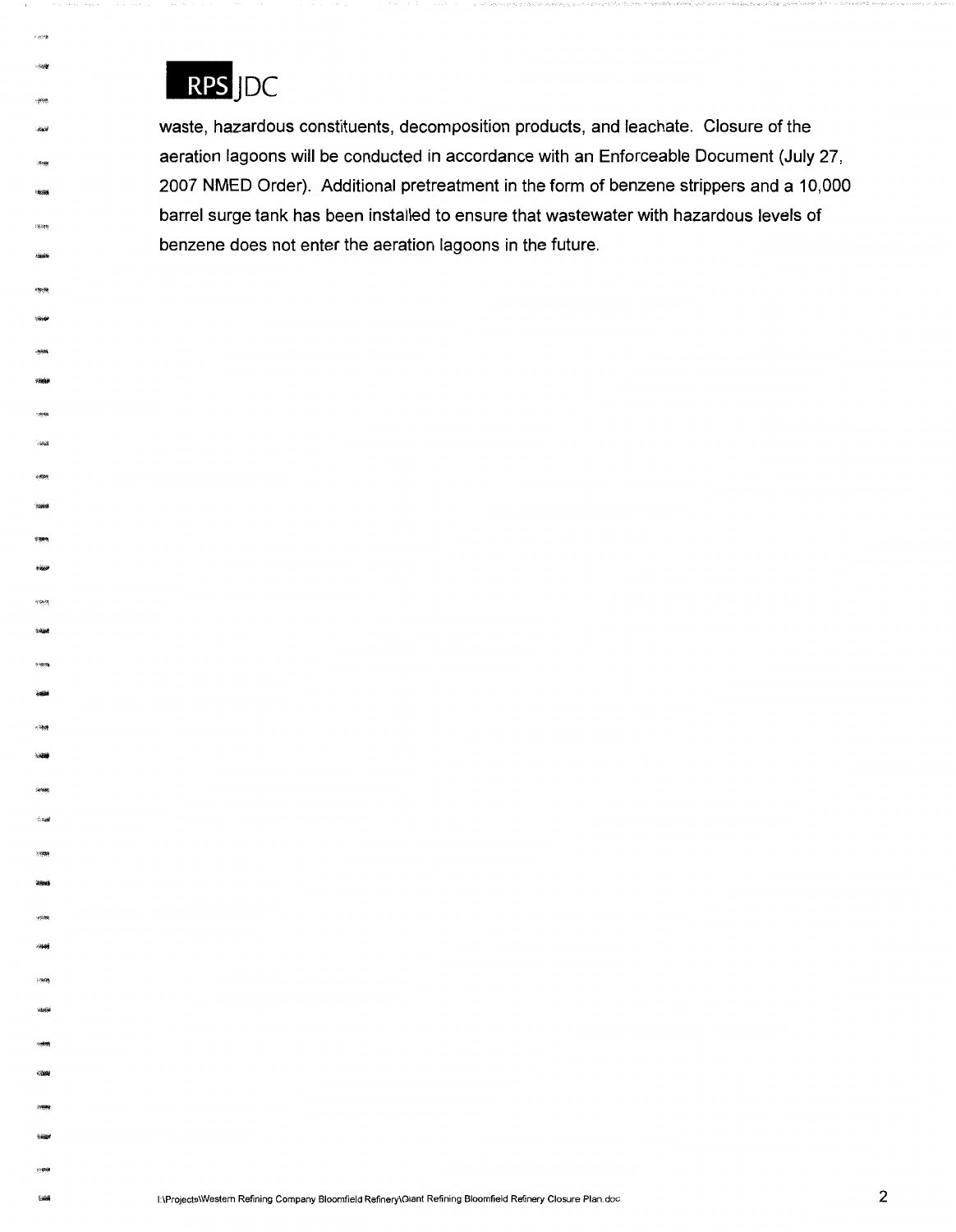

-1999<br>-<br>-<br>-

.<br>Vite

**Figures** 

-- -

**Sept** 

 $1.386$ 

-

"""

- -

-

-

-

- 1119<br>1120

- \*\*\*\*<br>4466

## **Section 2 Wastewater Treatment Unit Description and Operation**

### **2.1 Environmental Regulatory Activities**

All oil refineries produce process wastewater, which today must be managed in accordance with a variety of environmental requirements intended to assure adequate and appropriate protection of public health and the environment. Three federal regulatory programs [the Clean Water Act, the Resource Conservation and Recovery Act (RCRA), and the Safe Drinking Water Act (SWDA)] have major significance for Bloomfield Refinery process wastewater. Two of these federal programs at Bloomfield are directly administered by the State of New Mexico, as it has primacy over the RCRA and SOWA UIC programs. In addition, there are additional state regulatory programs with varying applicability, including those administered by New Mexico Oil Conservation Division (OCD).

Initially, beginning in 1972 under the Clean Water Act regulatory program, EPA promulgated petroleum refinery wastewater management requirements pursuant to the Clean Water Act NPDES permit program. The principal federal regulations implementing this CWA program as it applies to petroleum refineries are found at 40 C.F.R. Parts 122 and 419. The Bloomfield Refinery, like other oil refineries impacted by 40 C.F.R. Part 419, had implemented a series of process wastewater treatment operations, including primary treatment of wastewaters with an oil/water separator and secondary biological treatment in wastewater ponds to further reduce organics in the petroleum refinery wastewater. These two ponds where such biological degradation of organics occurred were referred to at the time as the North Oily Water Pond and the South Oily Water Pond.

A second major regulatory program, the RCRA regulations, affecting hazardous wastewaters was promulgated by EPA on November 19, 1980. Initially, these applied only to certain sludges created by petroleum refinery wastewater management, such as API oil/water separator sludge which was listed as K051 hazardous waste. In November, 1980, the Bloomfield Refinery operator applied for a Part A permit as a generator, and TSO as a protective filing for its so-called oily water ponds. It was later determined they were not disposing of listed hazardous waste on site and since 0018 wastewater was not part of the 1980 EP toxicity test (it only became regulated after the 1990 TCLP toxicity test was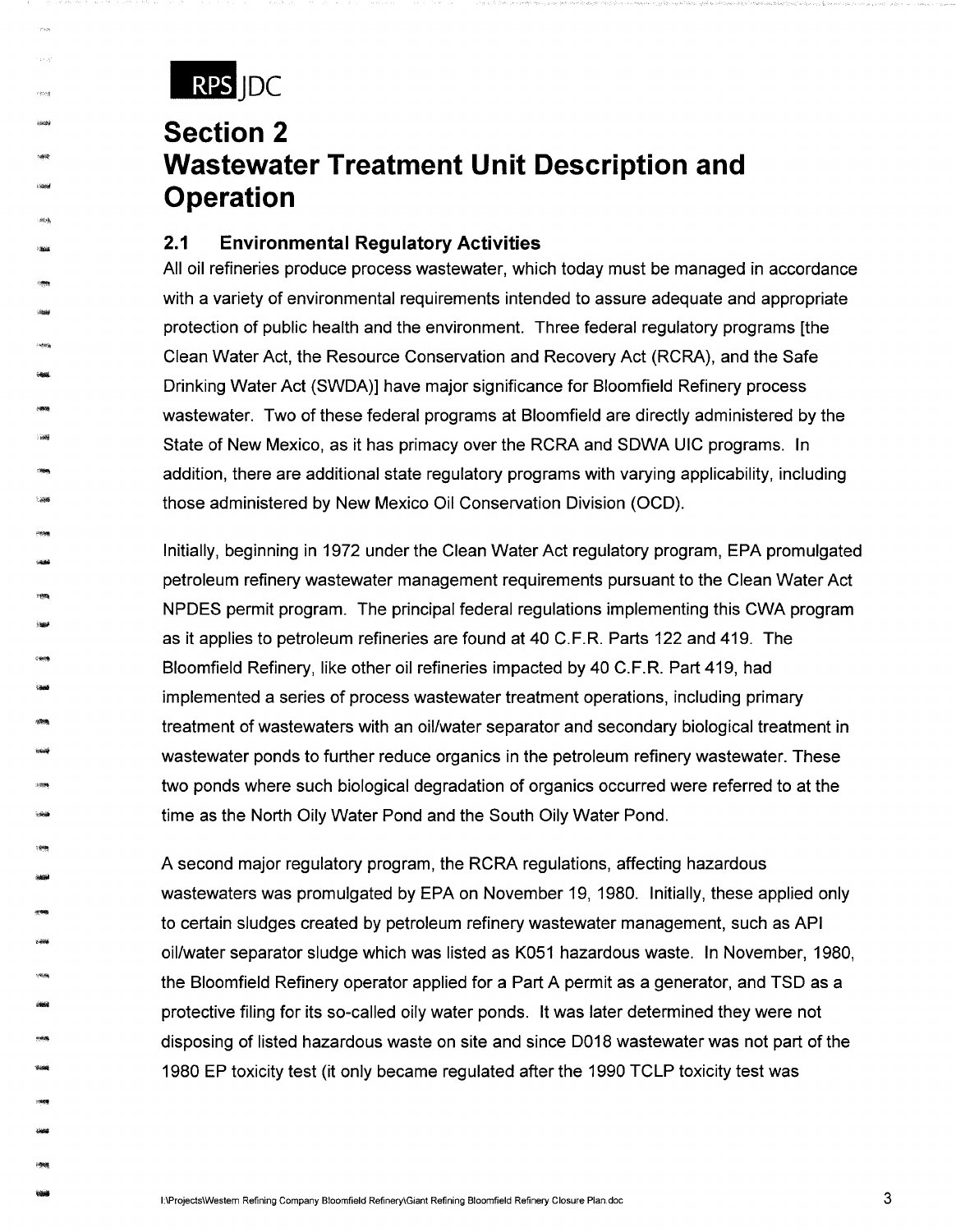

-

- -

----<br>\*\*\*<br>------

-9<del>99</del><br>1946

-

-1914)<br>**-1914)**<br>-

-<br>-<br>------<br>|-<br>|-----

·-

adopted), in 1982 they petitioned for reclassification under a generator only status.<sup>1</sup> In 1982/1983, the liquids and sludge were removed from the oily water ponds and disposed of offsite. Impacted soils were also excavated and the ponds were lined. This activity included the placement of a 33% bentonite composite liner equipped with a French drain system, with a 100 mill high density polyethylene (HOPE) liner on top.

In 1990, a significant revision to these regulations made most petroleum refinery process wastewater into D018 benzene characteristic hazardous waste, leading the Bloomfield Refinery to submit a Part B RCRA permit application<sup>2</sup> in the mid-1990s and to operate its biological treatment impoundments pursuant to RCRA interim status as a regulated unit. To comply with RCRA interim status, the Bloomfield Refinery upgraded and retrofitted the regulated unit with an additional set of RCRA double liners and leak detection/leachate collection system over and above what the Bloomfield Refinery had initially installed in 1982/1983.

The listing of F037/F038 sludges by EPA as hazardous (effective in 1991) effectively mandated a certain level of biological treatment and retention time in the biological treatment impoundments at the Bloomfield Refinery.<sup>3</sup> Thereafter, the aeration-enhanced impoundments were called the North Aeration Lagoon (NAL) or the South Aeration Lagoon (NAL) [also referred to herein as the North Aggressive Biological Treatment (ABT) Units (two impoundments known as NABT-E and NABT-W) and the South ABT Unit]. The compliance strategy employed aggressive biological treatment of wastewaters to make them safe for the environment, followed by disposition through evaporation ponds and a Class I underground injection well permitted consistent with the Safe Drinking Water Act UIC program

 $1$  On November 26, 1985, the Bloomfield Refinery agreed to take an on-site landfill [where some of the materials from the 1982 impoundment cleanout had been placed] through RCRA closure. During 1989, these materials were removed and eventually determined by EPA delisting to be non-hazardous for offsite disposal. *See,* Hazardous Waste Delisting Petition, Petroleum Contaminated Soil, dated April 15, 1991 *(ERM-Rocky Mountain, Inc.)* 

<sup>2</sup> This Part B application submitted in the mid-1990s included a RCRA closure plan for the biological treatment impoundments, as discussed later in this document.

<sup>&</sup>lt;sup>3</sup>Integral to the operation of the Bloomfield Refinery, as with any oil refinery in the United States, is the operation of an aggressive biological treatment (ABT) unit system for wastewater management, mandated by EPA regulations regarding the listing of certain petroleum refinery wastes (F037/F038) that became effective in May, 1991. EPA regulations, as adopted by NMED, effectively require each petroleum refinery to implement an ABT system to biological treat organics with regulatorily-specified ABT technology to remove organics and eliminate F037/F038 formation. The Bloomfield Refinery has had such advanced organic aeration in place as required since that time, and these EPA-required treatment systems operate as multi-lined ABT wastewater treatment units at Bloomfield, backed up with a double set of leak detection/leachate collection systems, over and above what has been technologically required under EPA regulations.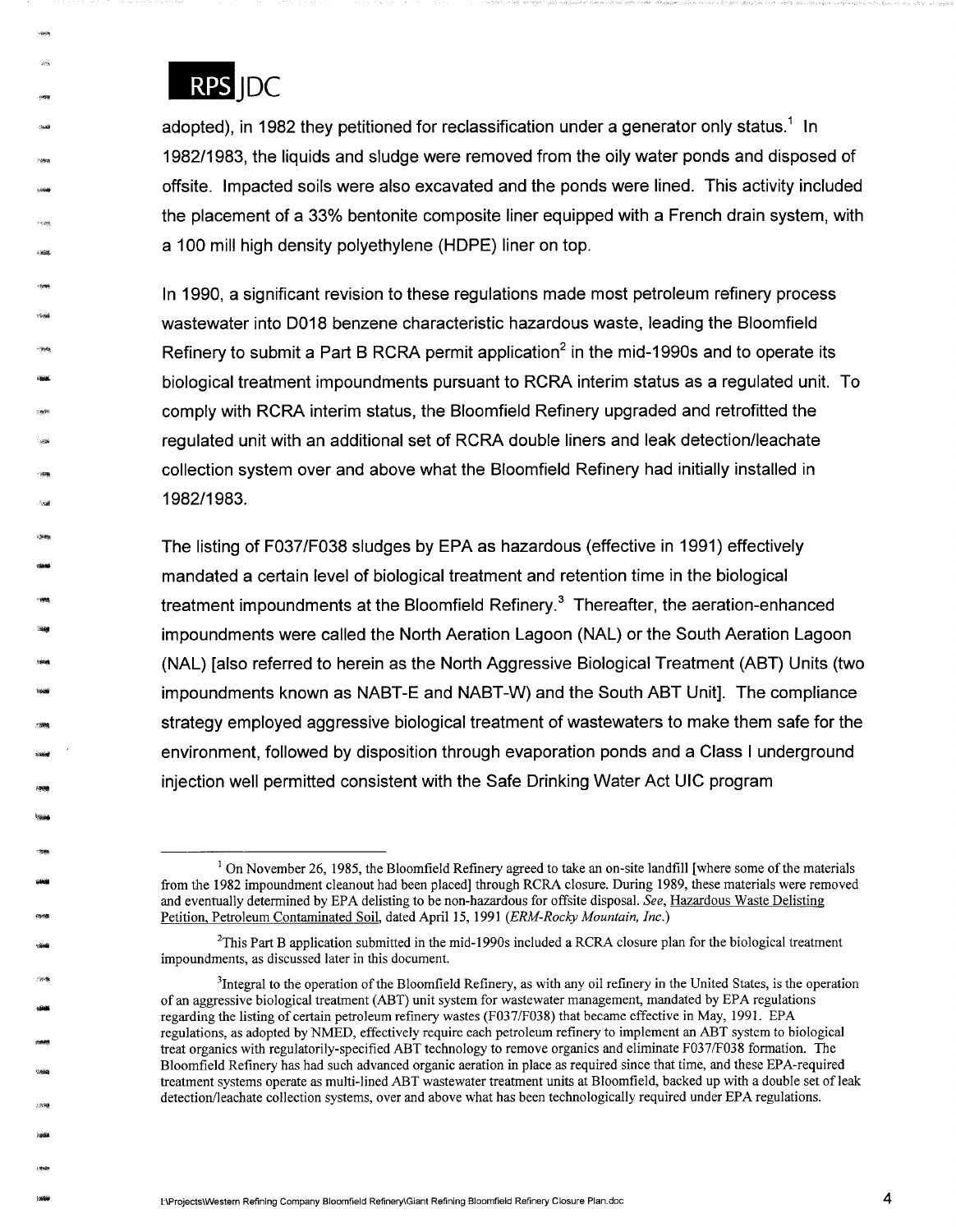

.<br>Ská

:<br>Sinah

 $1883$ 

**Tonal** 

"""

raai

-

-

-1945)<br>-<br>-<br>-

-

- -

**requirements.4 As discussed in Section 3.0, additional upgrades to the wastewater treatment system were recently completed in the fall of 2007.** 

<sup>4</sup> EPA promulgated regulatory requirements to assure that wastewater managed by UIC disposition not pose a risk to public health and the environment (40 C.F.R. Parts 144-146), but those did not apply at the Bloomfield Refinery until 1994 when Bloomfield installed a Class I UIC well for wastewater management.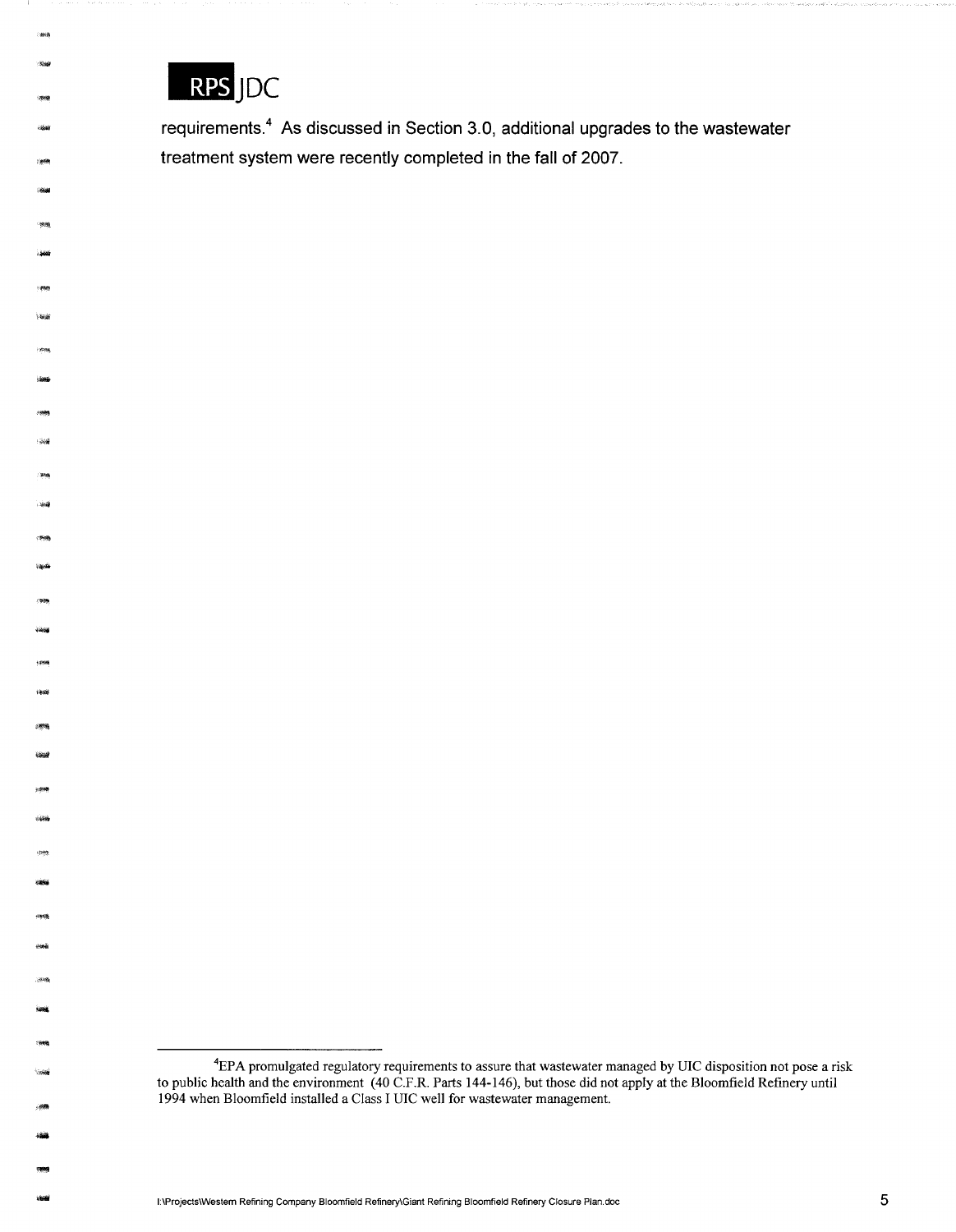

-23<br>-<br>-

-mm<br>-<br>-

"~ -

-

rman<br>Akad

enth<br>Lisal

-<br>-<br>Ro**ma** 

-!!'~

- 1.<br>3946

-

-

### **2.2 ABT Unit Operations**

The refinery process wastewater currently generated (approx. 80 gallons per minute (gpm)) at the Bloomfield Refinery is managed first by treatment in an API oil/water separator, then the volatile components are removed via benzene air strippers and the final treatment (biological) occurs in three ABT impoundments. The ABT units, from top to bottom, include:

- a 100-mil HOPE top liner;
- a geonet for collecting leaks that drain to a sump equipped with a 6" observation pipe;
- a 60-mil HOPE secondary liner;
- a composite geotextile/geonet with a 4" observation pipe;
- a cement amended sand that was compacted into a 1.5% slope;
- a 100-mil HOPE liner;
- a French drain system, which directs any collected fluids to a central sump; and
- a 6" layer of soil with 33% bentonite mixed into it.

The wastewater is currently discharged from the API separator, passes through the benzene air stripper and into the South ABT unit, which averages 4.4 feet in depth and has a surface area of about 6,652 square feet. The total volume is approximately 216,000 gallons. At 80 gpm, the holding time in the pond is 1.9 days. The impoundment is equipped with two, 5-horsepower aerators sized to prevent F037/F038 waste generation through high rate aeration. The system was designed to reduce benzene concentrations from approximately 10 ppm to less than 0.5 ppm. With the installation of the benzene stripper equipment in October 2007, the wastewater is now "decharacterized" below the benzene TC levels prior to discharge into this first (South) ABT unit. As a result, this unit has received its final volume of hazardous wastewater and no longer will be required to treat hazardous wastewater.

Wastewater from the first (South) ABT unit, which has already been reduced below TC levels by design, is routed to the North ABT unit through an overflow pipe from the South ABT unit. The second ABT unit is comprised of two impoundments that are operated together, and these are generally referred to as the North ABT unit. The first of the two impoundments in the North area (which can be referred to as North ABT-Was it is the westernmost of the two portions of the North ABT unit) is separated from the second of the two in the North area (the second can be referred to as North ABT-E) by a concrete divider. An overflow pipe from the North ABT-W connects to the North ABT-E. The outflow from North ABT-E goes to a sump, where the nonhazardous wastewater can be pumped for final disposition, either in evaporation ponds or into an SOWA Class I permitted non-hazardous UIC well.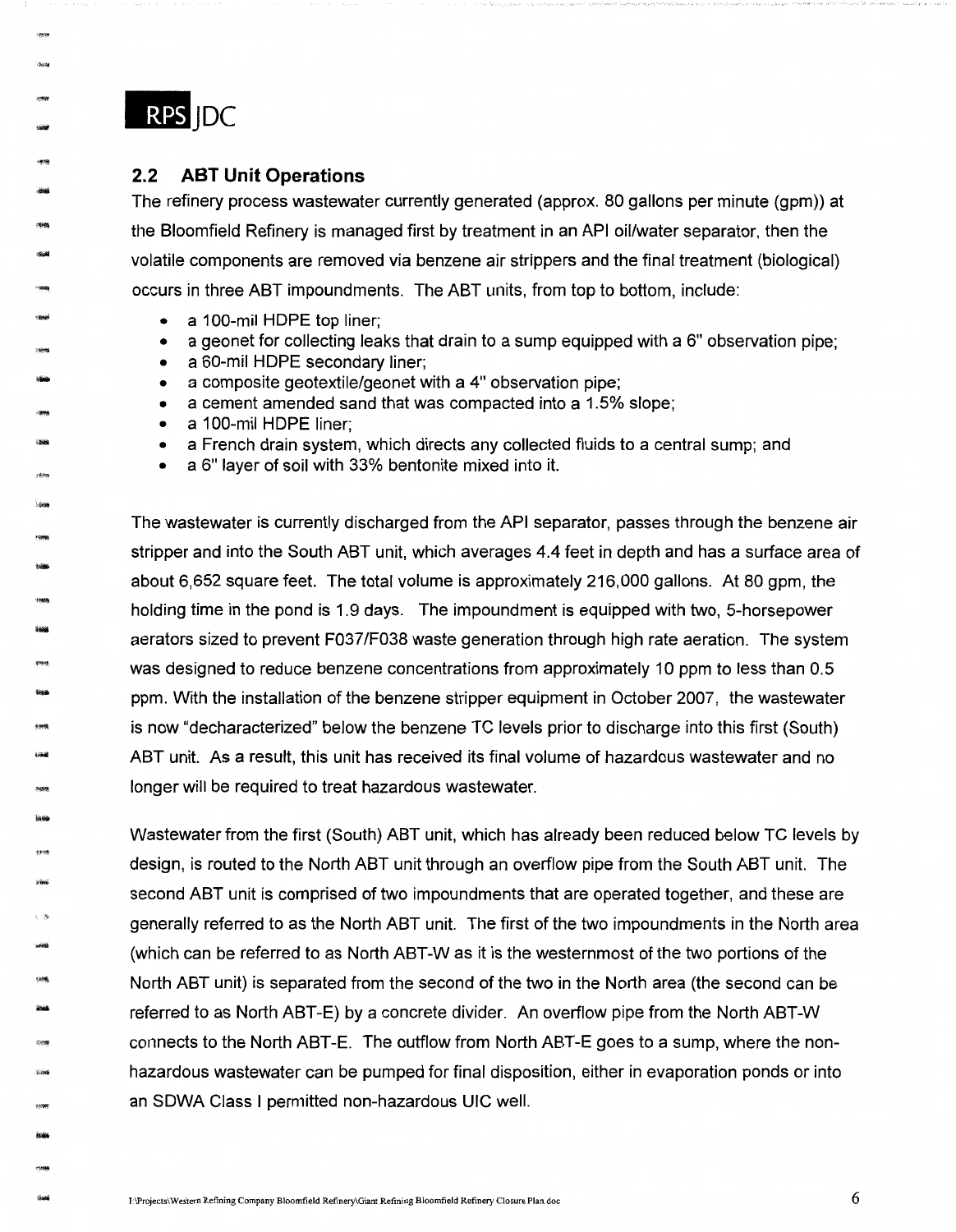

-1999<br>1994

-

,.,..

--<br>---<br>----

-

-,,.,.

- 1988<br>1980<br>1980

- -99<br>-<br>- 200

-

erang<br>Sanah

- - 1929<br>1980

-

-

The North ABT-W averages 5.5 feet in depth with a surface area of 10,000 square feet. The total volume is approximately 411,500 gallons. The North ABT-W unit is equipped with two (each) 2-horsepower aerators and wastewater retention time (at 80 gpm) is 3.6 days

The North ABT-E (the second of the two in the North area) averages 5. 7 feet in depth, with a surface area of 8,440 square feet and a volume of approximately 360,000 gallons. The North ABT-E is equipped with two 2-horsepower aerators and wastewater retention time (at 80 gpm) is 3.1 days

The North and South ABT units have been operated with a minimum freeboard of two feet under normal operating conditions. At the lowest points during operation, the South ABT, North ABT-Wand North ABT-E have freeboards of 2.97, 2.54 and 3.08 feet respectively. Influent flow into the South ABT unit is limited by the size of the overflow pipe coming from the API separator/wastewater treatment unit system. Operating personnel monitor pond water levels on a daily basis. The only non-controlled inflow is direct rainfall onto the North and South unit areas.

To manage precipitation, outflow from the ABT unit system is routed to a sump, which has an automatic level control pump. Excess water from process areas generated during a 100-year storm (2.6") is easily handled by this system. The impoundments have 698,000 gallons of additional capacity to the top of the freeboard and the pump can remove 720,000 gallons of water daily. This capacity management total greatly exceeds the 406,000 gallons of water that would be drained from 250,000 square feet of process area. The pump is backed up by two portable diesel backup pumps, which can function in the event of a power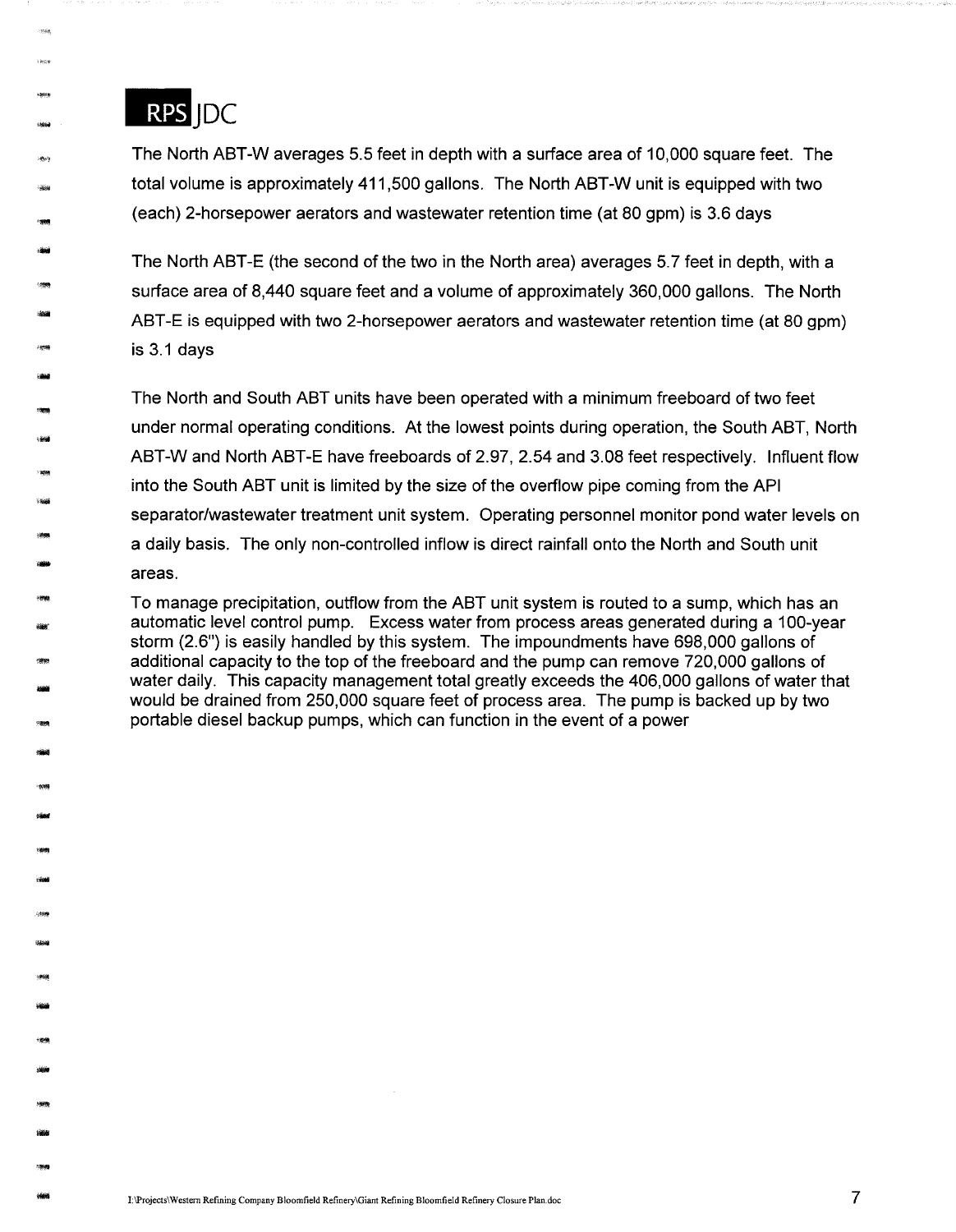

....

- - 1999<br>-<br>- 1990

-

**Gracial** 

-<br>-<br>-<br>-- 995<br>- 994

- -

羽鳴<br>1948年

.<br><del>2월</del><br>9<del>월</del>

-<br>\*<br>\*

-

- ~ ~ ~<br><del>314년</del><br>-

## **Section 3 WWT Upgrades**

### **3.1 Level 2 Title**

As a result of an EPA Consent Agreement and Final Order (CAFO) dated May 18, 2006, upgrades were made to wastewater treatment operations at the Bloomfield Refinery. This EPAmandated change at the Bloomfield Refinery was accomplished through construction and operation of a benzene stripper/tank system that will decharacterize all hazardous process wastewater prior to further biological treatment in the ABT impoundments. The tank system is equipped with an additional 10,000 barrel tank to provide surge capacity. As a result, all process wastewater streams, including any contaminated runoff, will be decharacterized prior to discharge into the ABT units for aggressive biological treatment.

### **3.2Contingency Plan**

In the event of a major failure, the first contingency response is to direct the wastewaters that have not been through the benzene stripping treatment process into the 10,000 barrel surge tank. At a rate of wastewater flow of 80 gpm, that would permit 87.5 hours of flow to be managed without discharge to the ABT units in the event of a benzene stripper failure. During those 87.5 hours for repair work, the benzene strippers in most cases could be fixed and returned to operation. In the event the surge tank capacity may be exceeded, it may be possible to make additional surge tank capacity available, depending on other tank usage at the Bloomfield Refinery. Such evaluation would occur if there was a significant likelihood the strippers could not be restored to working order within the 87.5 hour time frame available for repairs.

Once the benzene strippers are made operational again, wastewaters collected in the surge tank will be appropriately metered back through the wastewater treatment system by being introduced upstream of the API separator consistent with capacity available (in excess of the 80 gpm flow being handled). After the wastewater in the surge tank has been removed, the tank will be inspected to determine if any potentially F037 or F038 listed waste has accumulated. If residual sludge (potentially F037 or F038 listed waste) is present, it will physically removed from the tank via the manway, and characterized and sent off-site for disposal **in** accordance with all applicable Hazardous Waste regulations.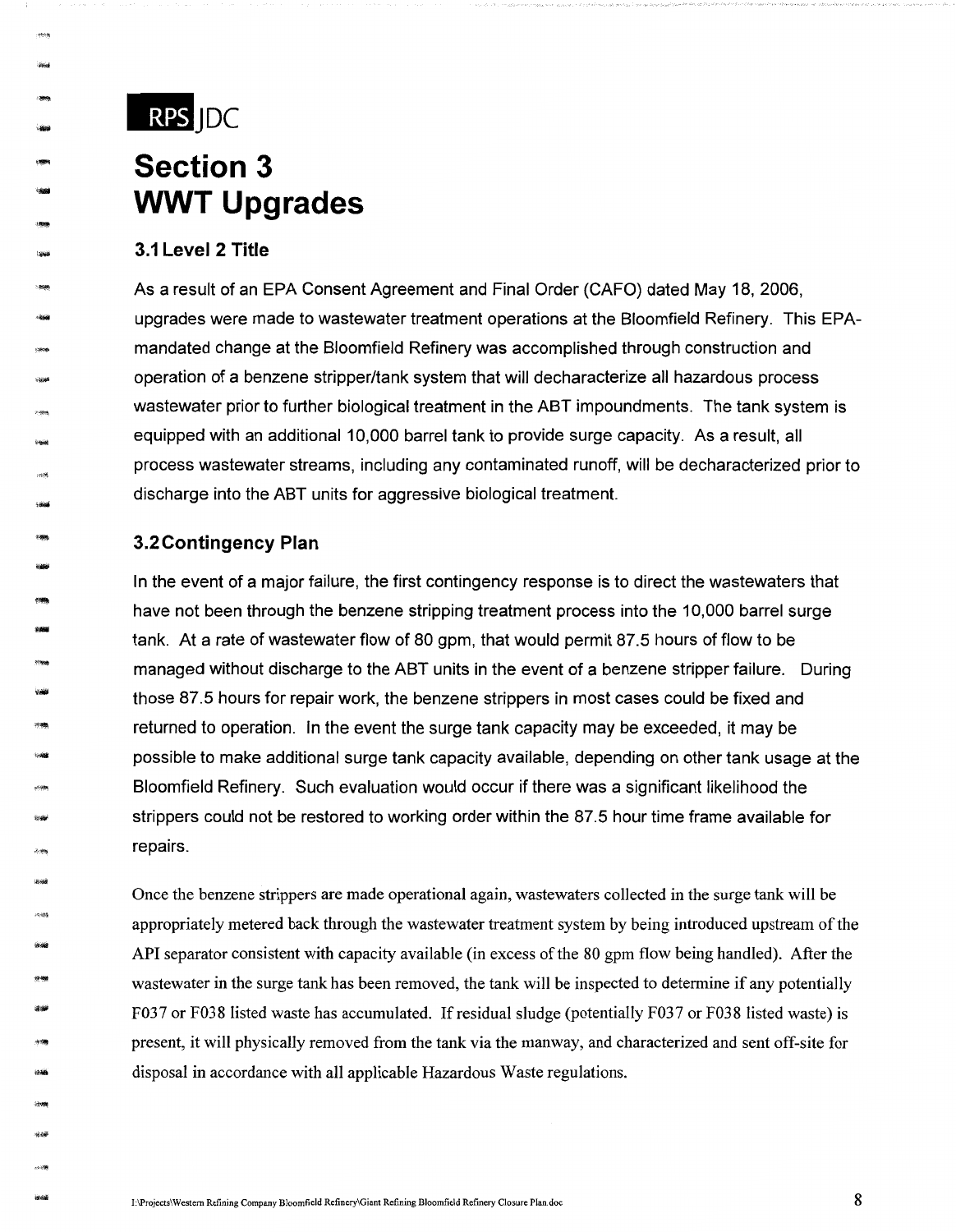

---<br>----<br>----

.....

-

-

-

-

- -

-

**- አማ<br>- አማ<br>- አማ** 

-

.....

- \*\*\*<br>-<br>-<br>-

:3세**)**<br>아이버

## **Section 4 ABT Unit Closure**

### **4.1 Level 2 Title**

This modified Closure Plan is submitted to bring the Bloomfield Refinery into compliance with both the requirements of the EPA CAFO from May 18, 2006 and the requirements of the NMED Order dated July 27, 2007 (also referred to as the Enforceable Document). Because the hazardous characteristic (D018 benzene) will be removed from the wastewater prior to placement in the ABT units (as the result of the wastewater treatment upgrades discussed in Section 3) no further treatment of hazardous waste will occur in the ABT units. Instead, the ABT units will continue to perform their essential function of biologically treating/aerating the nonhazardous wastewater. Such aggressive biological treatment of non-hazardous wastewater in the ABT units will be essential for the operation of the Bloomfield Refinery to assure that F037/F038 formation does not occur at Bloomfield and to achieve water quality required for wastewater disposition pursuant to the Class I UIC permit.

The applicable closure standard for the North and South Aeration Lagoons is 40 CFR §265.111 (Closure Performance Standard), which requires that the owner or operator must close the facility in a manner that:

(a) Minimizes the need for further maintenance, and

(b) Controls, minimizes or eliminates, to the extent necessary to protect human health and the environment, post-closure escape of hazardous waste, hazardous constituents, leachate, contaminated run-off, or hazardous waste decomposition products to the ground or surface waters or to the atmosphere.

#### **4.2 Closure Procedures**

When the ABT impoundments became RCRA units as a result of the TC regulations, the Bloomfield Refinery became obligated to prepare and maintain a closure plan for the regulated unit. The previous closure plan for the ABT units was submitted on December 21, 1995 as a portion of the Part B RCRA permit application for this facility.

This modified closure plan coordinates retention of the environmental safeguards of the liners and leachate collection systems for the ABT units with corrective action that includes removal and appropriate disposition of all hazardous wastes, hazardous constituents, decomposition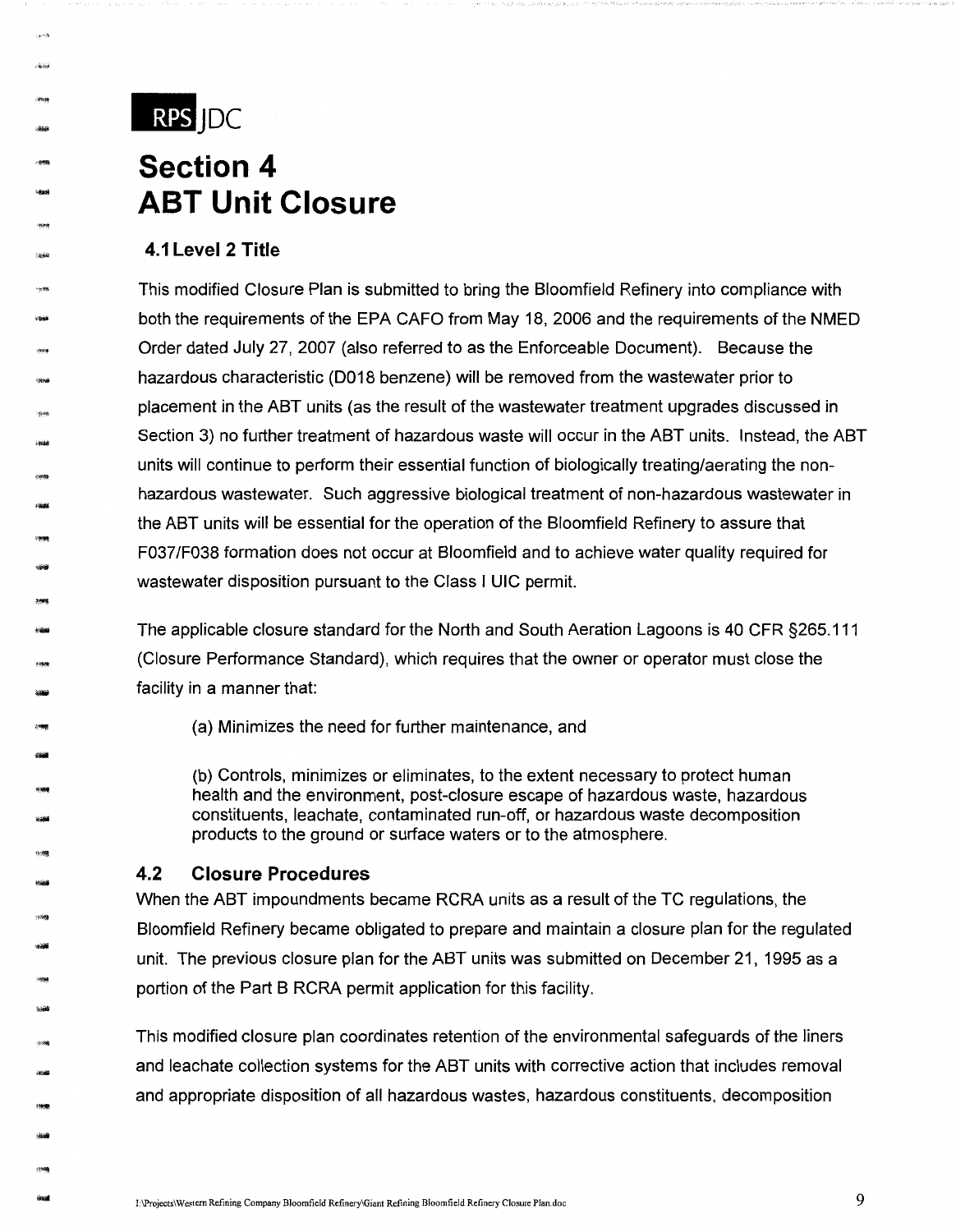

, ... 1309<br>Links<br>-

: 천역<br>-<br><del>-</del> 국내

-

·-

----<br>-<br>3000

-

- -

-

- -

-

-

-

-

-1499<br>-<br>2000

products, and leachate above that liner system while addressing any historic contamination (below the liners/leachate collection system) under the corrective action portion of the NMED Order (Enforceable Document) and any post-closure monitoring. In order to implement these requirements consistent with the guidance provided by NMED and EPA, the original 1995 closure plan for the ABT Units is modified as set forth below. "Modified closure" is defined as the process by which each aeration lagoon is removed from service, the existing water and sludge is removed and the liner is cleaned, inspected, and, if necessary, repaired before being return to service.

In accordance with guidance from NMED, the South ABT unit will be initially taken through this modified closure process, followed by the North ABT unit once the South ABT unit is placed back into service for the nonhazardous wastewaters coming from the upgraded wastewater treatment system. To accomplish closure of the South ABT Unit, nonhazardous wastewaters will flow directly from the API separator/benzene stripper system to the North ABT units, bypassing the South ABT unit.

After completion of the modified closure of the South ABT unit, the aggressive biological treatment system in the South ABT unit will become operational and the wastewater will be routed from the API separator/benzene stripper system back to the South ABT unit. Following appropriate aggressive biological treatment conducted in accordance with 40 CFR §261.3(b)(2)(i), the treated wastewaters will be then routed from the South ABT unit directly for disposition via evaporation and/or UIC-permitted injection, bypassing the North ABT. After completion of the modified closure for the North ABT unit, it will be restored to service as an additional wastewater treatment unit.

Each ABT unit will be decontaminated following the procedures discussed below. After the flow of decharacterized wastewater to an ABT unit is shut off as part of the closure process, the wastewater in the ABT unit will be pumped back to the WWTU to a location upstream of the API separator. The sludges (including some attendant watery solution entrained with the sludges) in the ABT unit above the liner will be sampled for hazardous characteristics in accordance with 40 CFR Part 261, Subpart C - Characteristics of Hazardous Waste. Sample(s) of the sludge will be collected for waste characterization at a minimum of one sample per each 10 cubic yards. If the sludges do not exhibit any hazardous characteristics, they will be removed from the ABT units by a vacuum truck for appropriate disposal. Additional wastes not amenable to vacuum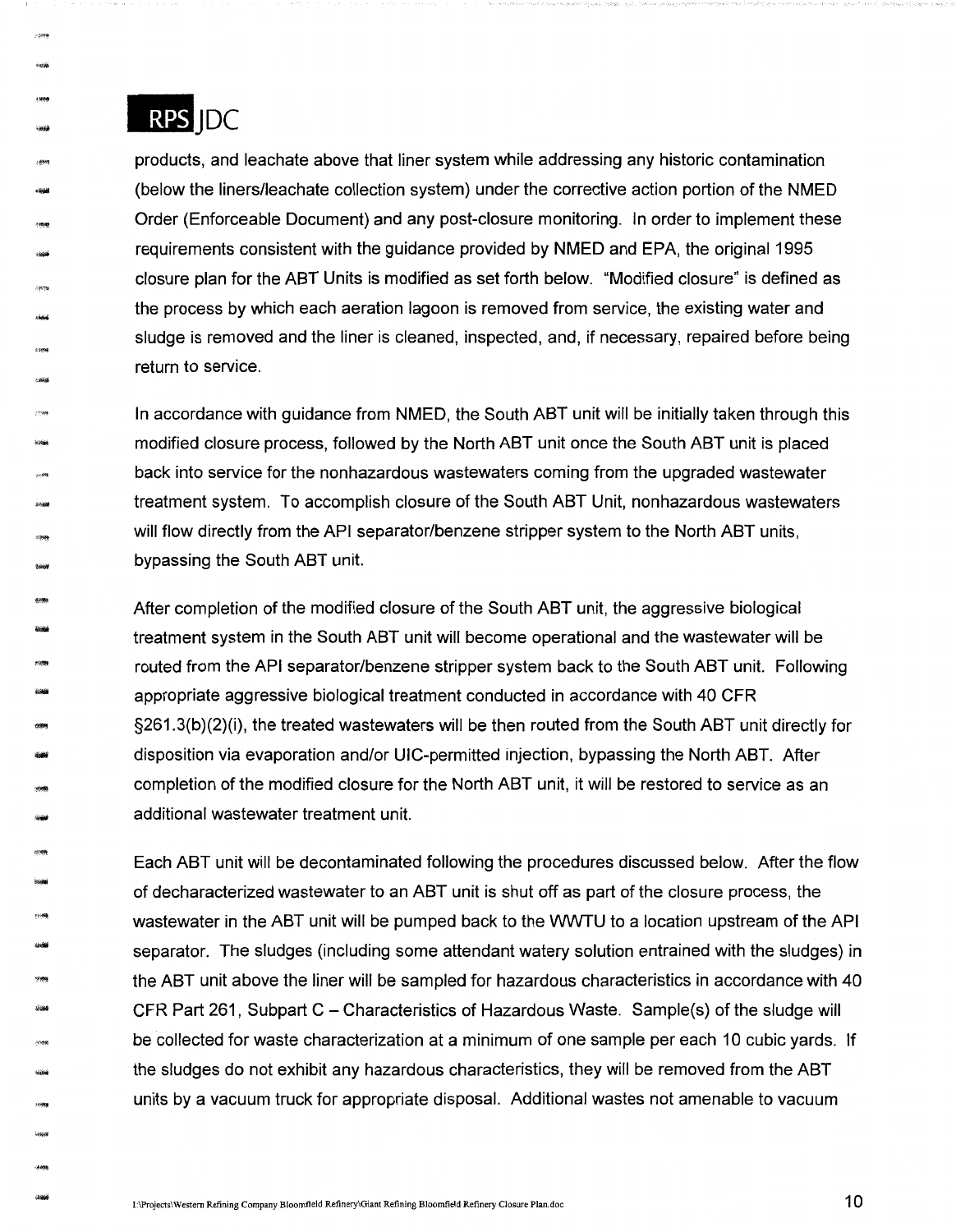

 $,$ 

-

-

-1999<br>-<br>-<br>- 1994 -

- -

riya<br>Mus

enne<br>Hand<br>-

-17224<br>-<br>-1844

## RPS IDC

removal may be removed through careful shovel or other similar small-scale operations in such a manner as to assure protection of the 100 mil liner. The remaining materials [after vacuum and other removal operations have occurred] and the entire top liner will then be powerwashed with water. This nonhazardous washwater will be placed in the WWTU upstream of the API separator.

If wastes removed from the ABT units exhibit one or more hazardous characteristics, the wastes will be removed and placed into appropriate RCRA tanks/containers for disposal offsite as hazardous waste. All of the equipment used will then be decontaminated with a high pressure steam cleaner and the rinse waters will be collected and placed in the WWTU upstream of the API separator. In addition, the remaining materials [after vacuum and other removal operations have occurred] and the entire top liner then will be powerwashed with water. The liner/residue washwater will be collected in the impoundment and pumped back to the WWTU system for handling through the oil/water separator and benzene strippers, followed by aggressive biological treatment in the other ABT unit still in service. This procedure will be followed even if the washwaters do not exhibit a hazardous characteristic.

As required by NMEO, the RCRA liners will be inspected for any damage and repaired if necessary. If there is damage to the 100-mil HOPE top liner, then the upper 100-mil liner will be removed from an area of sufficient size to allow for a thorough inspection of the underlying 60 mil HOPE secondary liner. If the 60-mil liner is damaged, then it will be repaired.

There has not been any indication based on an accumulation of fluids in the underlying (non-RCRA) collection system that the RCRA 60-mil HPOE secondary liner has any damage. However, if the 60-mil liner is damaged, then the underlying (i.e., lowermost) 100-mil HOPE liner will be inspected and may also be repaired although this liner is not required. If the lowermost 100-mil liner is damaged, then the underlying environmental media (e.g., 6" layer of soil with 33% bentonite and native soils) will be investigated to determine if mobile non-aqueous phase liquid (NAPL) hydrocarbons are present immediately beneath the ponds. Only if mobile NAPL is present immediately beneath the ponds, which could migrate to ground water, will remediation of the underlying environmental media be conducted to remove the mobile NAPL. Otherwise, any impacts to the underlying media should not present a threat to human health or the environment due to the fact that multiple overlying liners will prevent any direct contact to or leaching of contaminants.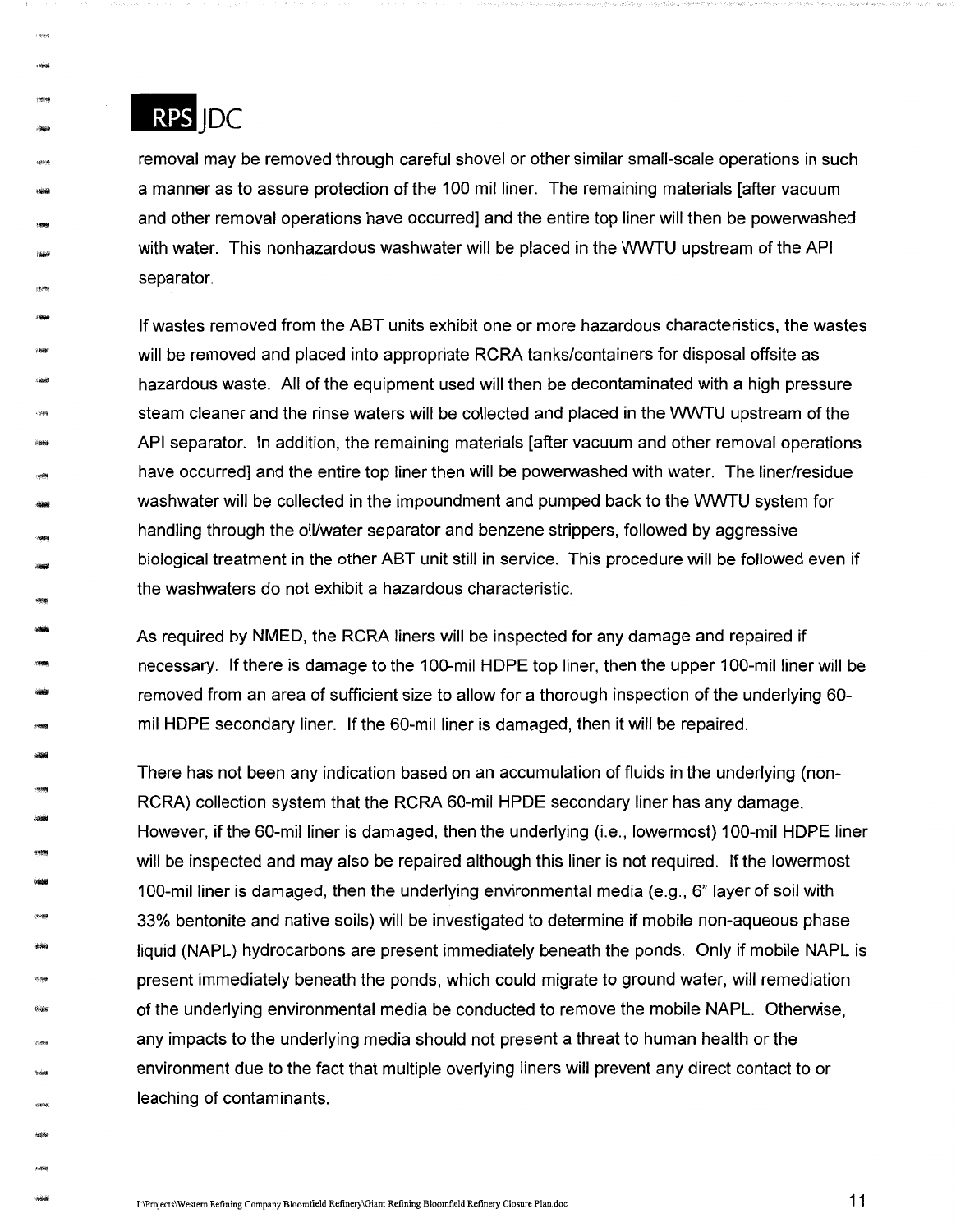

... -999<br>Childhildi<br>Childhildi

-eng<br>-kay

ishti<br>- <del>1988</del><br>- 1988

-

1240

-<br>-<br>-<br>-<br>-

-

**lliil** 

-

-

-

-

-

After all repairs are completed, the impacted leachate collection systems will be flushed with clean water. The leachate collection system consists of a geonet, which is designed to collect any leaks passing through the overlying 100-mil HOPE top liner, drain lines to a sump equipped with a 6" observation pipe, and a 60-mil HOPE secondary liner. Samples of the flush water will be analyzed for hazardous characteristics using methods specified in 40 CFR Part 261 C -Characteristics of Hazardous Waste to determine when flushing has adequately cleaned the collection system. The collected flush water will be pumped back to the WWTU system for handling through the API separator and benzene strippers.

All hazardous waste and waste residues will be removed and properly disposed by conducting the modified closure process and there will be no potential for any post-closure escape of such wastes, thus meeting the Enforceable Document modified closure performance standards in §§265.111 (a) and (b) as specified by §265.11 0(d)(2).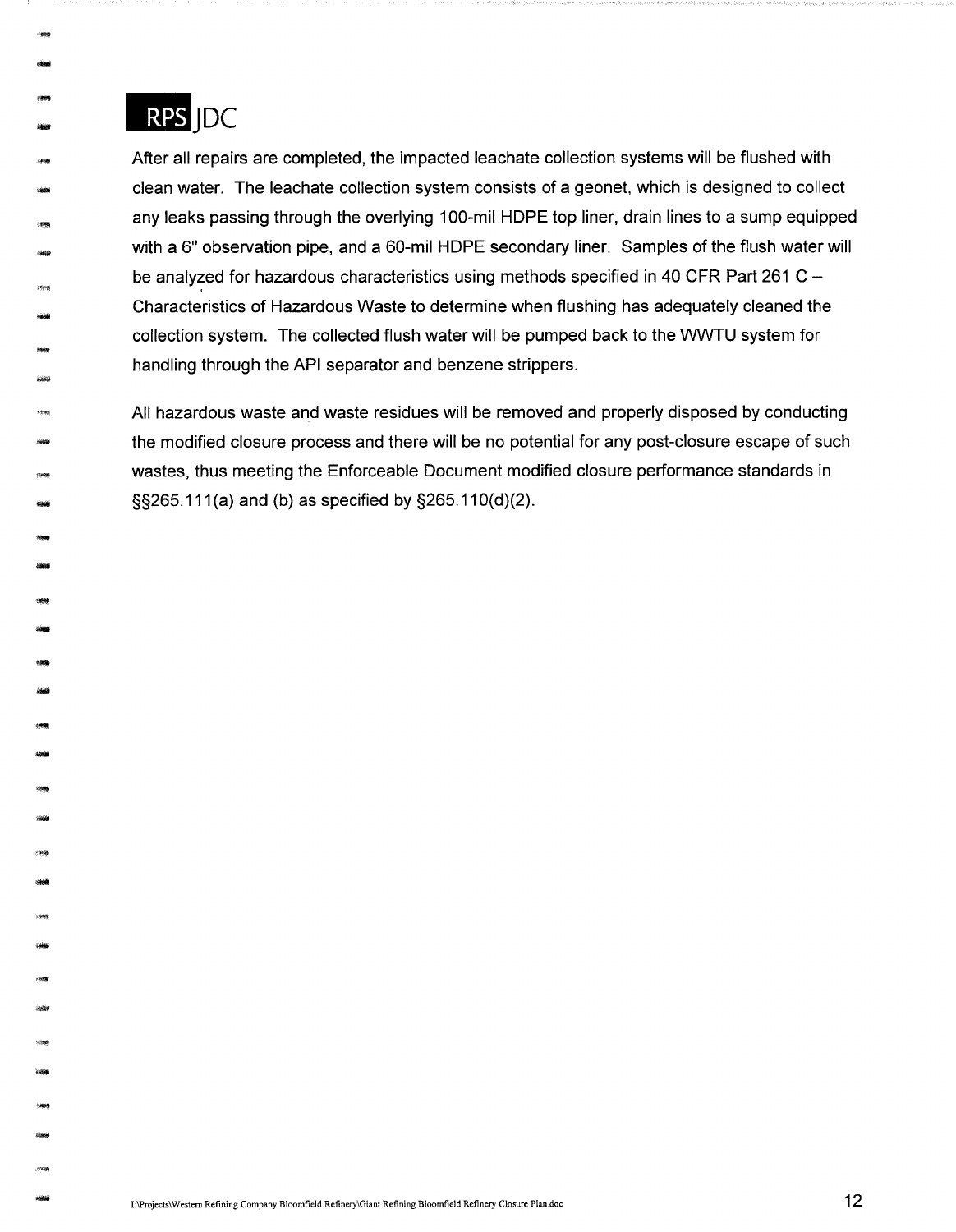

--

**Valida** 

16:08

"'

"'

,.

## **Section 5 Construction Details**

### **5.1 Level 2 Title**

The original Schedule of Closure in the 1995 closure plan provided about 13 weeks for the closure of the ABT units. The closure time frame will be doubled for serial closure of the South ABT unit, followed by North ABT-E and North ABT-W, plus any additional time to repair damage to the liners and address impacts to underlying environmental media.

The schedule for closure of the ABT South ABT unit is as follows:

| "Description                                                        | Duration |
|---------------------------------------------------------------------|----------|
| Start of closure<br>[in this case 60 days after NMED plan approval] |          |
| Aeration of impoundments                                            | 2 weeks  |
| Testing of treated waste water                                      | 1 week   |
| Removal of treated waste water                                      | 1 week   |
| Drying of residual solids                                           | 4 weeks  |
| Testing of residual solids                                          | 1 week   |
| Removal of residual solids                                          | 1 week   |
| Washing of impoundments                                             | 1 week   |

Flushing of equipment Final testing and certification

Inspection and repair of liners, as necessary

Total time required

The current cost of ABT unit closure<sup>5</sup> is presently estimated at \$35,532.00, based on the following:

"Since these impoundments are undergoing continuous treatment in which the waste stream (a D018 waste because of benzene concentration) is being rendered nonhazardous, closure will simply require:

1) Stop adding new waste to the treatment stream [in this case the ABT unit];

1 week 1 week 1 week 14 weeks"

- 2) Continue treatment until TC characteristic is gone;
- 3) Empty impoundments;

<sup>&</sup>lt;sup>5</sup>The 1995 Closure Plan estimated closure costs at \$20,800 total, based on the same type of analysis used here, but this plan updates those costs to be current for 2007.